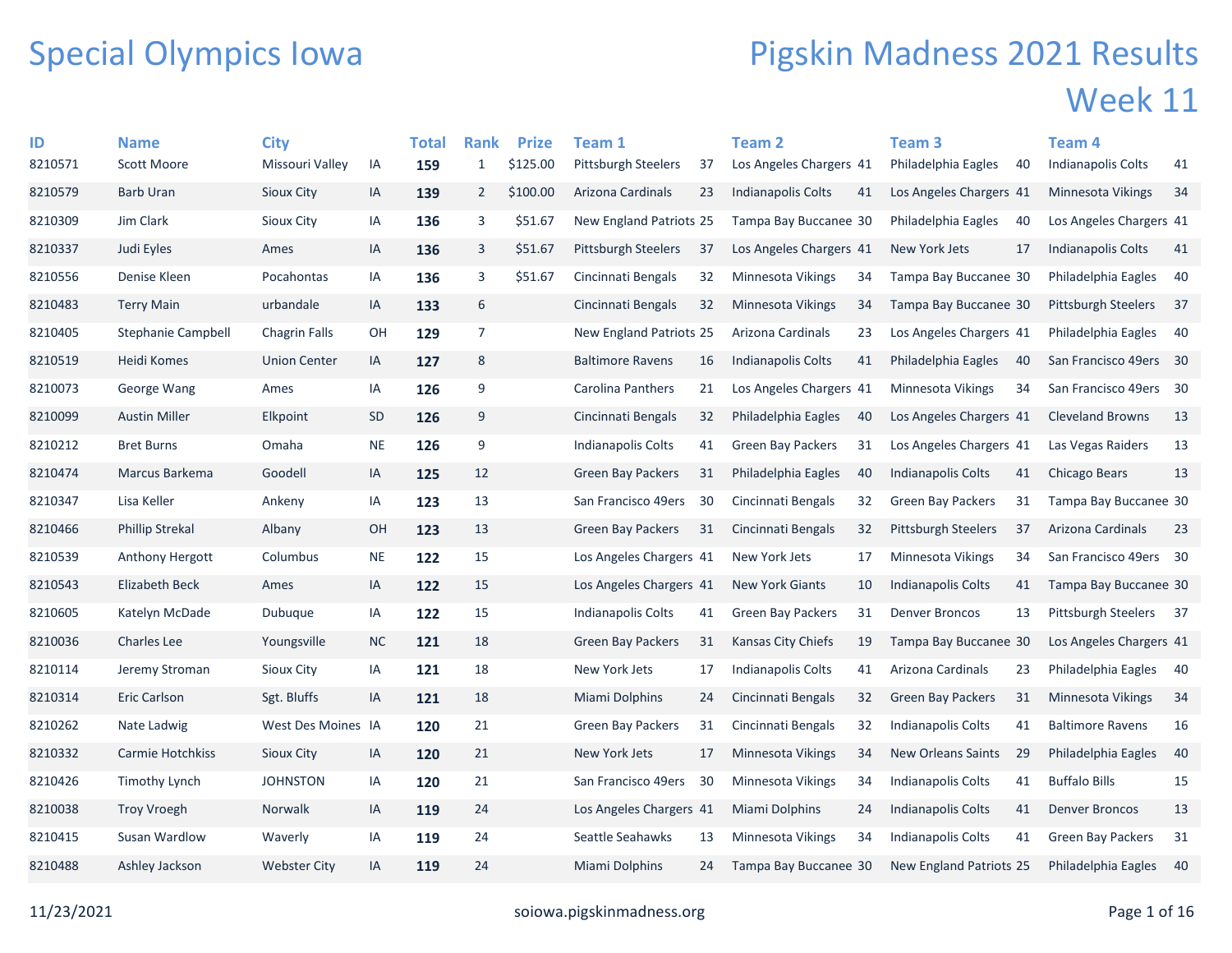| ID<br>8210027 | <b>Name</b><br>John Lowe | <b>City</b><br><b>Pleasant Hill</b> | IA | <b>Total</b><br>117 | <b>Rank</b><br>27 | <b>Prize</b> | Team 1<br>Philadelphia Eagles | 40  | <b>Team 2</b><br>Indianapolis Colts | 41 | Team <sub>3</sub><br>Arizona Cardinals | 23 | Team <sub>4</sub><br><b>Cleveland Browns</b> | 13   |
|---------------|--------------------------|-------------------------------------|----|---------------------|-------------------|--------------|-------------------------------|-----|-------------------------------------|----|----------------------------------------|----|----------------------------------------------|------|
| 8210313       | Amy Carlson              | Sgt. Bluffs                         | IA | 117                 | 27                |              | Jacksonville Jaguars          | 10  | <b>Pittsburgh Steelers</b>          | 37 | <b>New Orleans Saints</b>              | 29 | <b>Indianapolis Colts</b>                    | 41   |
| 8210503       | Jessica Goerge           | Dubuque                             | IA | 117                 | 27                |              | <b>Cleveland Browns</b>       | 13  | Philadelphia Eagles                 | 40 | Indianapolis Colts                     | 41 | Arizona Cardinals                            | 23   |
| 8210555       | Alex Taylor              | Ankeny                              | IA | 117                 | 27                |              | Tampa Bay Buccanee 30         |     | <b>New Orleans Saints</b>           | 29 | Miami Dolphins                         | 24 | <b>Minnesota Vikings</b>                     | 34   |
| 8210022       | <b>Rick Spurr</b>        | Atlantic                            | IA | 116                 | 31                |              | Los Angeles Chargers 41       |     | <b>Carolina Panthers</b>            | 21 | Seattle Seahawks                       | 13 | <b>Indianapolis Colts</b>                    | 41   |
| 8210554       | Lora Coffman             | Des Moines                          | IA | 116                 | 31                |              | Arizona Cardinals             | 23  | <b>Pittsburgh Steelers</b>          | 37 | <b>Buffalo Bills</b>                   | 15 | Los Angeles Chargers 41                      |      |
| 8210225       | James Grimes             | Altoona                             | IA | 115                 | 33                |              | San Francisco 49ers           | 30  | Indianapolis Colts                  | 41 | Jacksonville Jaguars                   | 10 | <b>Minnesota Vikings</b>                     | 34   |
| 8210504       | Kevin Budde              | Long Grove                          | IA | 115                 | 33                |              | Indianapolis Colts            | 41  | <b>Carolina Panthers</b>            | 21 | <b>Minnesota Vikings</b>               | 34 | <b>Kansas City Chiefs</b>                    | 19   |
| 8210582       | <b>Brady Oldag</b>       | <b>Cedar Falls</b>                  | IA | 115                 | 33                |              | San Francisco 49ers           | 30  | <b>New Orleans Saints</b>           | 29 | <b>Buffalo Bills</b>                   | 15 | Los Angeles Chargers 41                      |      |
| 8210013       | Michael Moore            | West Des Moines IA                  |    | 114                 | 36                |              | Pittsburgh Steelers           | 37  | <b>Baltimore Ravens</b>             | 16 | <b>Green Bay Packers</b>               | 31 | San Francisco 49ers 30                       |      |
| 8210197       | Dawn Brockman            | Carson                              | IA | 114                 | 36                |              | Philadelphia Eagles           | 40  | <b>Minnesota Vikings</b>            | 34 | New York Jets                          | 17 | Arizona Cardinals                            | 23   |
| 8210216       | <b>Chad Meyers</b>       | Pacific Jet                         | IA | 114                 | 36                |              | Indianapolis Colts            | 41  | Arizona Cardinals                   | 23 | Philadelphia Eagles                    | 40 | <b>Detroit Lions</b>                         | 10   |
| 8210271       | Crystal Kerr             | West Des Moines IA                  |    |                     | 36                |              |                               | 37  | <b>Baltimore Ravens</b>             |    | <b>Green Bay Packers</b>               |    | San Francisco 49ers 30                       |      |
|               |                          |                                     |    | 114                 |                   |              | <b>Pittsburgh Steelers</b>    |     |                                     | 16 |                                        | 31 |                                              |      |
| 8210467       | <b>Phillip Strekal</b>   | Albany                              | OH | 114                 | 36                |              | <b>Pittsburgh Steelers</b>    | 37  | Philadelphia Eagles                 | 40 | <b>Washington Team</b>                 | 27 | Los Angeles Rams                             | 10   |
| 8210102       | John Nelson              | Sioux City                          | IA | 113                 | 41                |              | Cincinnati Bengals            | 32  | <b>Washington Team</b>              | 27 | Indianapolis Colts                     | 41 | <b>Cleveland Browns</b>                      | 13   |
| 8210355       | <b>Taylor Hall</b>       | Shell Lake                          | WI | 113                 | 41                |              | Philadelphia Eagles           | 40  | San Francisco 49ers                 | 30 | <b>Cleveland Browns</b>                | 13 | Tampa Bay Buccanee 30                        |      |
| 8210403       | <b>Bruce Hokel</b>       | <b>Sioux City</b>                   | IA | 113                 | 41                |              | Indianapolis Colts            | 41  | Cincinnati Bengals                  | 32 | Dallas Cowboys                         | 9  | <b>Green Bay Packers</b>                     | 31   |
| 8210608       | Jen Sheehan              | Clarion                             | IA | 113                 | 41                |              | Philadelphia Eagles           | 40  | <b>Tennessee Titans</b>             | 13 | Kansas City Chiefs                     | 19 | <b>Indianapolis Colts</b>                    | 41   |
| 8210084       | Kurt Kruger              | Ames                                | IA | 112                 | 45                |              | Tampa Bay Buccanee 30         |     | Green Bay Packers                   | 31 | <b>Houston Texans</b>                  | 22 | New Orleans Saints 29                        |      |
| 8210331       | Carmie Hotchkiss         | Sioux City                          | IA | 112                 | 45                |              | <b>New Orleans Saints</b>     | 29  | New York Jets                       | 17 | Los Angeles Chargers 41                |    | New England Patriots 25                      |      |
| 8210493       | Chris Wahlert            | Peosta                              | IA | 111                 | 47                |              | New Orleans Saints            | 29  | Minnesota Vikings                   | 34 | Arizona Cardinals                      | 23 | New England Patriots 25                      |      |
| 8210119       | <b>Blake Stahlecker</b>  | <b>Sioux City</b>                   | IA | 110                 | 48                |              | <b>Pittsburgh Steelers</b>    | 37  | <b>New Orleans Saints</b>           | 29 | Seattle Seahawks                       | 13 | <b>Green Bay Packers</b>                     | - 31 |
| 8210544       | <b>Elizabeth Beck</b>    | Ames                                | IA | 110                 | 48                |              | Las Vegas Raiders             | 13  | Minnesota Vikings                   | 34 | <b>Green Bay Packers</b>               | 31 | Cincinnati Bengals                           | 32   |
| 8210550       | Jolene Dixon             | Moville                             | IA | 110                 | 48                |              | San Francisco 49ers           | 30  | Tampa Bay Buccanee 30               |    | <b>Green Bay Packers</b>               | 31 | <b>Kansas City Chiefs</b>                    | 19   |
| 8210287       | <b>Elizabeth Morse</b>   | Ames                                | IA | 109                 | 51                |              | <b>Baltimore Ravens</b>       | 16  | Cincinnati Bengals                  | 32 | Carolina Panthers                      | 21 | Philadelphia Eagles 40                       |      |
| 8210562       | Justin Jacobs            | Clarksville                         | IA | 109                 | 51                |              | New England Patriots 25       |     | San Francisco 49ers                 | 30 | Miami Dolphins                         | 24 | Tampa Bay Buccanee 30                        |      |
| 8210594       | <b>Richard Fitch</b>     | Ames                                | IA | 109                 | 51                |              | Dallas Cowboys                | 9   | Philadelphia Eagles                 | 40 | Green Bay Packers                      | 31 | New Orleans Saints 29                        |      |
| 8210191       | <b>Greg Casey</b>        | Treynor                             | IA | 108                 | 54                |              | New Orleans Saints            | -29 | Carolina Panthers                   | 21 | New York Jets                          | 17 | <b>Indianapolis Colts</b>                    | 41   |
| 8210293       | Justin Gatewood          | Ames                                | IA | 108                 | 54                |              | Tampa Bay Buccanee 30         |     | <b>Pittsburgh Steelers</b>          | 37 | Indianapolis Colts                     | 41 | Atlanta Falcons                              | 0    |
| 8210446       | <b>Timothy Lightner</b>  | Bettendorf                          | IA | 108                 | 54                |              | Los Angeles Chargers 41       |     | <b>Denver Broncos</b>               | 13 | New York Jets                          | 17 | Pittsburgh Steelers                          | - 37 |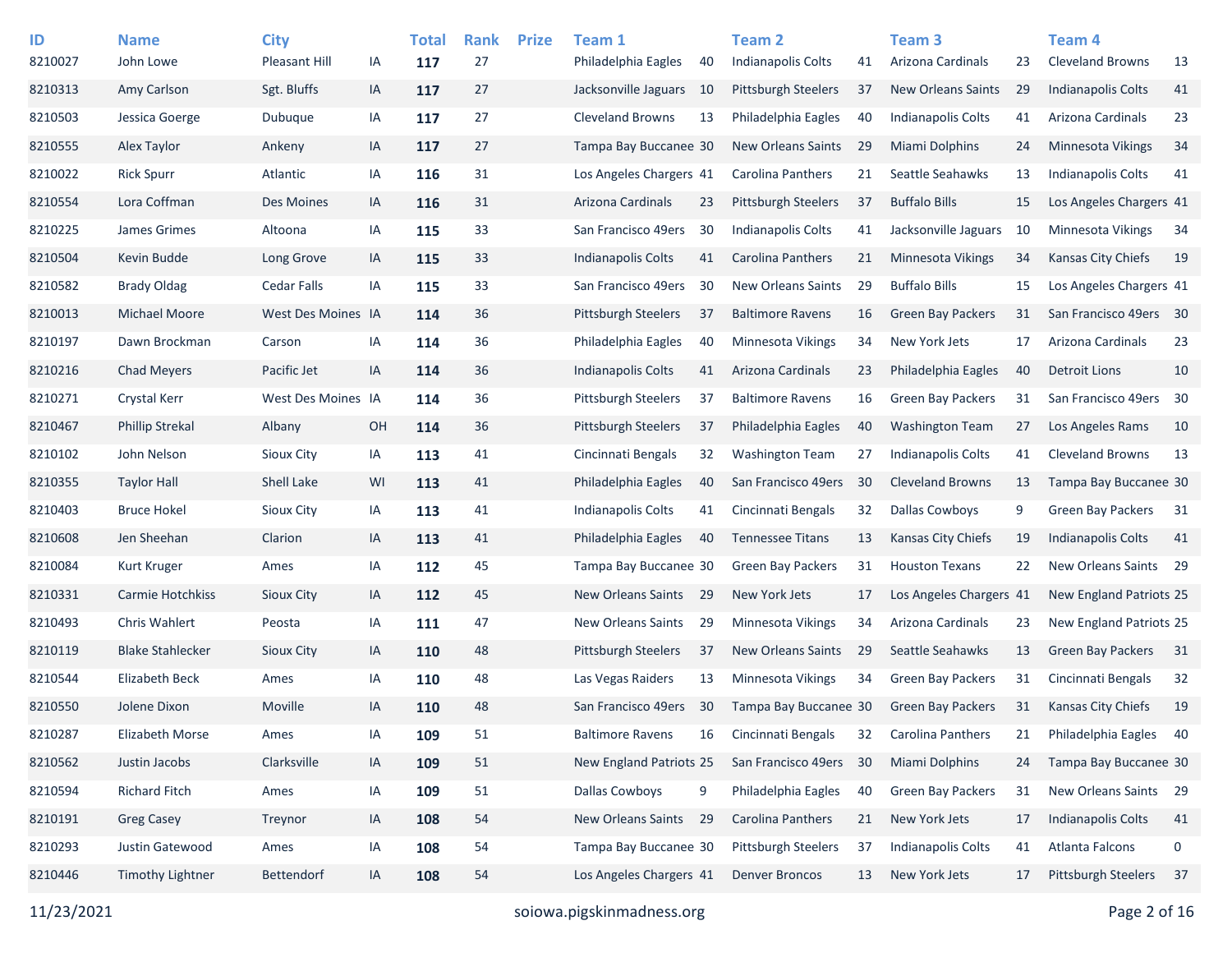| ID<br>8210533 | <b>Name</b><br>Catherine Luchte | <b>City</b><br>Colorado Springs CO |           | <b>Total</b><br>108 | <b>Rank</b><br>54 | <b>Prize</b> | Team 1<br>Philadelphia Eagles | 40  | <b>Team 2</b><br><b>Buffalo Bills</b> | 15 | Team <sub>3</sub><br><b>Pittsburgh Steelers</b> | 37 | Team 4<br><b>Baltimore Ravens</b> | 16   |
|---------------|---------------------------------|------------------------------------|-----------|---------------------|-------------------|--------------|-------------------------------|-----|---------------------------------------|----|-------------------------------------------------|----|-----------------------------------|------|
| 8210258       | <b>Conner McCuen</b>            | West Des Moines IA                 |           | 107                 | 58                |              | Philadelphia Eagles           | 40  | Cincinnati Bengals                    | 32 | <b>Denver Broncos</b>                           | 13 | <b>Houston Texans</b>             | 22   |
| 8210411       | Mary F Rogowicki                | Tuckahoe                           | <b>NY</b> | 107                 | 58                |              | Kansas City Chiefs            | 19  | Los Angeles Rams                      | 10 | Indianapolis Colts                              | 41 | <b>Pittsburgh Steelers</b>        | 37   |
| 8210452       | James Strekal                   | Lowgap                             | <b>NC</b> | 107                 | 58                |              | Philadelphia Eagles           | 40  | <b>New England Patriots 25</b>        |    | Cincinnati Bengals                              | 32 | Jacksonville Jaguars 10           |      |
| 8210508       | Martin Benda                    | Farley                             | IA        | 107                 | 58                |              | Los Angeles Chargers 41       |     | Las Vegas Raiders                     | 13 | Philadelphia Eagles                             | 40 | <b>Tennessee Titans</b>           | 13   |
| 8210008       | Mike Wheatcraft                 | <b>Windsor Heights</b>             | IA        | 106                 | 62                |              | Jacksonville Jaguars          | -10 | <b>Green Bay Packers</b>              | 31 | Los Angeles Chargers 41                         |    | Miami Dolphins                    | 24   |
| 8210012       | Tom Temple                      | urbandale                          | IA        | 106                 | 62                |              | Chicago Bears                 | 13  | Los Angeles Chargers 41               |    | <b>Buffalo Bills</b>                            | 15 | <b>Pittsburgh Steelers</b>        | 37   |
| 8210097       | Dennis Alioth                   | <b>Sioux City</b>                  | IA        | 106                 | 62                |              | <b>New Orleans Saints</b>     | 29  | <b>Cleveland Browns</b>               | 13 | <b>Minnesota Vikings</b>                        | 34 | Tampa Bay Buccanee 30             |      |
| 8210354       | <b>Bob Hall</b>                 | Shell Lake                         | WI        | 106                 | 62                |              | <b>Detroit Lions</b>          | 10  | San Francisco 49ers                   | 30 | <b>Indianapolis Colts</b>                       | 41 | New England Patriots 25           |      |
| 8210547       | Christopher Fisher              | Des Moines                         | IA        | 106                 | 62                |              | Tampa Bay Buccanee 30         |     | Arizona Cardinals                     | 23 | Chicago Bears                                   | 13 | Philadelphia Eagles               | - 40 |
| 8210162       | Lori Havck                      | Omaha                              | <b>NE</b> | 105                 | 67                |              | New England Patriots 25       |     | <b>Indianapolis Colts</b>             | 41 | New Orleans Saints                              | 29 | Los Angeles Rams                  | 10   |
| 8210174       | <b>Troy Cross</b>               | <b>Council Bluffs</b>              | IA        | 105                 | 67                |              | Carolina Panthers             | 21  | <b>Tennessee Titans</b>               | 13 | Pittsburgh Steelers                             | 37 | <b>Minnesota Vikings</b>          | 34   |
| 8210231       | <b>Bob Burnett</b>              | Norwalk                            | IA        | 105                 | 67                |              | <b>Green Bay Packers</b>      | 31  | Minnesota Vikings                     | 34 | <b>New York Giants</b>                          | 10 | Tampa Bay Buccanee 30             |      |
| 8210098       | Shannon Larson                  | <b>Sioux City</b>                  | IA        | 104                 | 70                |              | Arizona Cardinals             | 23  | San Francisco 49ers                   | 30 | Miami Dolphins                                  | 24 | <b>Washington Team</b>            | -27  |
| 8210177       | <b>Scott Milner</b>             | <b>Council Bluffs</b>              | IA        | 104                 | 70                |              | New York Giants               | 10  | Minnesota Vikings                     | 34 | Kansas City Chiefs                              | 19 | Los Angeles Chargers 41           |      |
| 8210322       | Mark Huberty                    | Sgt. Bluffs                        | IA        | 104                 | 70                |              | Seattle Seahawks              | 13  | Carolina Panthers                     | 21 | Philadelphia Eagles                             | 40 | Tampa Bay Buccanee 30             |      |
| 8210433       | Nick Filipi                     | Ankeny                             | IA        | 104                 | 70                |              | <b>Denver Broncos</b>         | 13  | Los Angeles Chargers 41               |    | <b>Pittsburgh Steelers</b>                      | 37 | Las Vegas Raiders                 | 13   |
| 8210523       | Adam Long                       | Avoca                              | IA        | 104                 | 70                |              | <b>Cleveland Browns</b>       | 13  | <b>Indianapolis Colts</b>             | 41 | <b>Denver Broncos</b>                           | 13 | <b>Pittsburgh Steelers</b>        | 37   |
| 8210575       | Colleen Boyle                   | Chestnut Hill                      | MA        | 104                 | 70                |              | <b>Baltimore Ravens</b>       | 16  | New England Patriots 25               |    | New Orleans Saints                              | 29 | <b>Minnesota Vikings</b>          | 34   |
| 8210010       | Jim Volker                      | West Des Moines IA                 |           | 103                 | 76                |              | Philadelphia Eagles           | 40  | Seattle Seahawks                      | 13 | <b>Washington Team</b>                          | 27 | Arizona Cardinals                 | 23   |
| 8210028       | Paul Patterson                  | Norwalk                            | IA        | 103                 | 76                |              | Seattle Seahawks              | 13  | <b>Green Bay Packers</b>              | 31 | <b>New Orleans Saints</b>                       | 29 | San Francisco 49ers 30            |      |
| 8210091       | Shari Berends                   | Roland                             | IA        | 103                 | 76                |              | Los Angeles Chargers 41       |     | <b>New Orleans Saints</b>             | 29 | Miami Dolphins                                  | 24 | <b>Dallas Cowboys</b>             | 9    |
| 8210147       | Melinda Goltl                   | <b>Council Bluffs</b>              | IA        | 103                 | 76                |              | Pittsburgh Steelers           | 37  | <b>Houston Texans</b>                 | 22 | Minnesota Vikings                               | 34 | Jacksonville Jaguars 10           |      |
| 8210219       | <b>Chrissy Hite</b>             | <b>Council Bluffs</b>              | IA        | 103                 | 76                |              | <b>Baltimore Ravens</b>       | 16  | Los Angeles Chargers 41               |    | <b>Houston Texans</b>                           | 22 | Miami Dolphins                    | 24   |
| 8210222       | James Grimes                    | Altoona                            | IA        | 103                 | 76                |              | Minnesota Vikings             | 34  | Philadelphia Eagles                   | 40 | Jacksonville Jaguars 10                         |    | Kansas City Chiefs                | 19   |
| 8210238       | Cory Williams                   | Pleasant Hill                      | IA        | 103                 | 76                |              | <b>Detroit Lions</b>          | 10  | Cincinnati Bengals                    | 32 | San Francisco 49ers 30                          |    | <b>Green Bay Packers</b>          | 31   |
| 8210259       | Jaime Ballesteros               | West Des Moines IA                 |           | 103                 | 76                |              | <b>Washington Team</b>        | 27  | Minnesota Vikings                     | 34 | Cincinnati Bengals                              | 32 | <b>Detroit Lions</b>              | 10   |
| 8210291       | Mark Miller                     | Ames                               | IA        | 103                 | 76                |              | <b>Denver Broncos</b>         | 13  | Kansas City Chiefs                    | 19 | Los Angeles Chargers 41                         |    | Tampa Bay Buccanee 30             |      |
| 8210307       | Jeffrey Demetri                 | Hinton                             | IA        | 103                 | 76                |              | Minnesota Vikings             | 34  | <b>Green Bay Packers</b>              | 31 | New England Patriots 25                         |    | Seattle Seahawks                  | 13   |
| 8210535       | Gregory Weinschenk              | Urbandale                          | IA        | 103                 | 76                |              | Cincinnati Bengals            | 32  | Seattle Seahawks                      | 13 | Miami Dolphins                                  | 24 | Minnesota Vikings                 | 34   |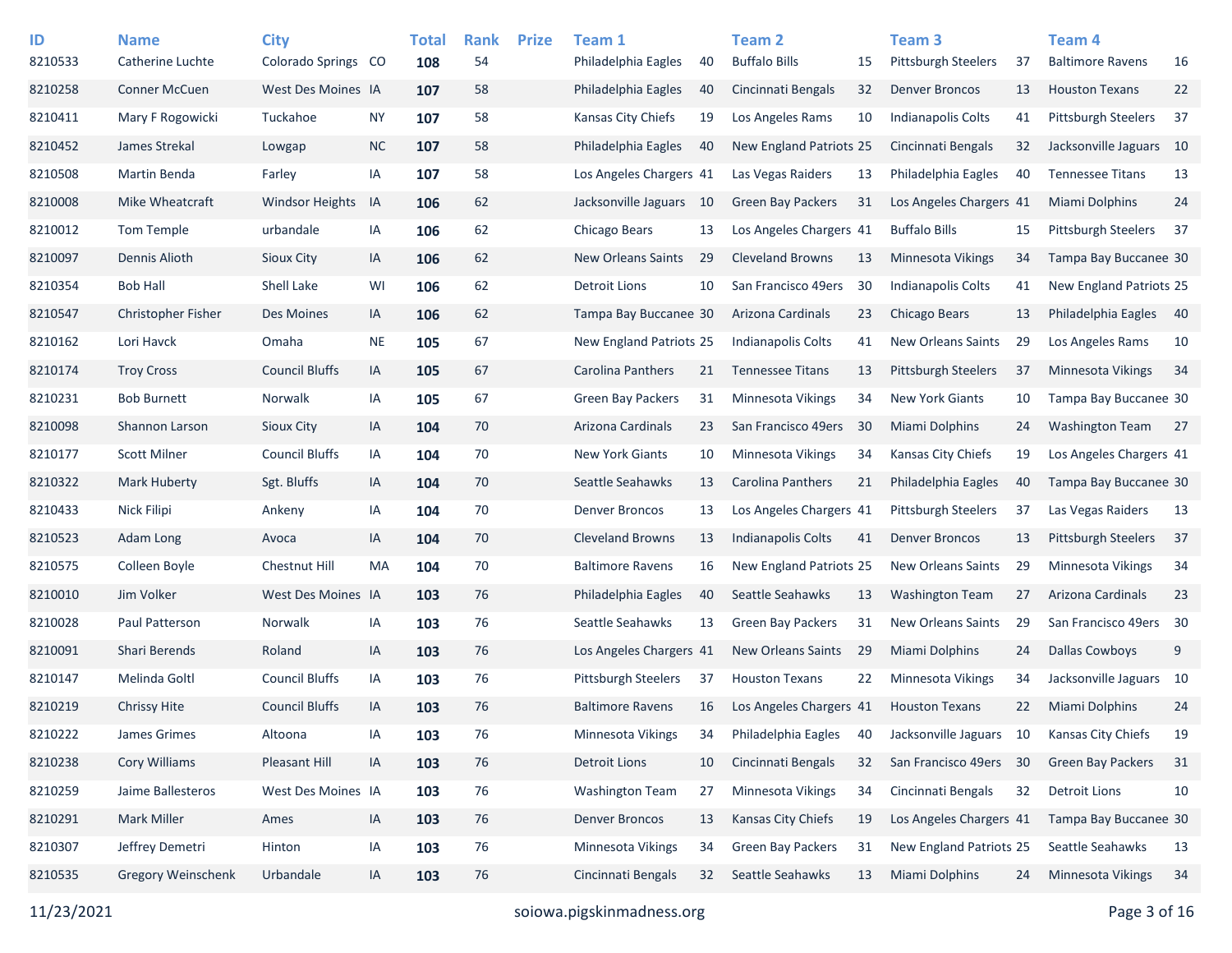| ID<br>8210551 | <b>Name</b><br><b>Matthew Lundquist</b> | <b>City</b><br>Clive  | IA        | <b>Total</b><br>103 | <b>Rank</b><br>76 | <b>Prize</b> | Team 1<br><b>Pittsburgh Steelers</b> | 37          | <b>Team 2</b><br>Cincinnati Bengals | 32 | Team <sub>3</sub><br><b>Carolina Panthers</b> | 21   | Team 4<br>Las Vegas Raiders | 13   |
|---------------|-----------------------------------------|-----------------------|-----------|---------------------|-------------------|--------------|--------------------------------------|-------------|-------------------------------------|----|-----------------------------------------------|------|-----------------------------|------|
| 8210593       | Jenna Fitch                             | Gilbert               | IA        | 103                 | 76                |              | Arizona Cardinals                    | 23          | Tampa Bay Buccanee 30               |    | Pittsburgh Steelers                           | 37   | Las Vegas Raiders           | 13   |
| 8210137       | Roger Brown                             | Des Moines            | IA        | 102                 | 89                |              | <b>Green Bay Packers</b>             | 31          | Miami Dolphins                      | 24 | <b>Pittsburgh Steelers</b>                    | 37   | <b>New York Giants</b>      | 10   |
| 8210138       | Dave Pellegrino                         | <b>Pleasant Hill</b>  | IA        | 102                 | 89                |              | Cincinnati Bengals                   | 32          | <b>Houston Texans</b>               | 22 | <b>Washington Team</b>                        | 27   | Carolina Panthers           | 21   |
| 8210221       | James Grimes                            | Altoona               | IA        | 102                 | 89                |              | <b>Minnesota Vikings</b>             | 34          | Arizona Cardinals                   | 23 | Cincinnati Bengals                            | 32   | Chicago Bears               | 13   |
| 8210450       | James Strekal                           | Lowgap                | <b>NC</b> | 102                 | 89                |              | <b>Pittsburgh Steelers</b>           | 37          | <b>Houston Texans</b>               | 22 | <b>Tennessee Titans</b>                       | 13   | Tampa Bay Buccanee 30       |      |
| 8210151       | Laura Capeco                            | Omaha                 | <b>NE</b> | 101                 | 93                |              | Jacksonville Jaguars                 | 10          | <b>Cleveland Browns</b>             | 13 | Indianapolis Colts                            | 41   | Pittsburgh Steelers         | 37   |
| 8210182       | <b>Andrew Simonsen</b>                  | Underwood             | IA        | 101                 | 93                |              | <b>New York Giants</b>               | 10          | Cincinnati Bengals                  | 32 | Philadelphia Eagles                           | 40   | <b>Kansas City Chiefs</b>   | 19   |
| 8210252       | Craig Weatherall                        | West Des Moines IA    |           | 101                 | 93                |              | Tampa Bay Buccanee 30                |             | Arizona Cardinals                   | 23 | Carolina Panthers                             | 21   | <b>Washington Team</b>      | 27   |
| 8210425       | Royal McClannahan                       | Modale                | IA        | 101                 | 93                |              | Arizona Cardinals                    | 23          | Philadelphia Eagles                 | 40 | <b>Denver Broncos</b>                         | 13   | New England Patriots 25     |      |
| 8210430       | Paul Barnett                            | Higginson             | AR        | 101                 | 93                |              | Los Angeles Chargers 41              |             | <b>Denver Broncos</b>               | 13 | Chicago Bears                                 | 13   | Minnesota Vikings           | - 34 |
| 8210464       | Deanne Schieltz                         | Peosta                | IA        | 101                 | 93                |              | Atlanta Falcons                      | $\mathbf 0$ | Los Angeles Chargers 41             |    | San Francisco 49ers                           | 30   | Tampa Bay Buccanee 30       |      |
| 8210589       | Glenda Cogley                           | Grimes                | IA        | 101                 | 93                |              | <b>Indianapolis Colts</b>            | 41          | Los Angeles Rams                    | 10 | Philadelphia Eagles                           | 40   | New York Giants             | 10   |
| 8210035       | <b>Charles Lee</b>                      | Youngsville           | <b>NC</b> | 100                 | 100               |              | <b>Tennessee Titans</b>              | 13          | <b>New Orleans Saints</b>           | 29 | Minnesota Vikings                             | 34   | Miami Dolphins              | 24   |
| 8210150       | Dennis Dudzik                           | Omaha                 | <b>NE</b> | 100                 | 100               |              | Minnesota Vikings                    | 34          | Kansas City Chiefs                  | 19 | New York Jets                                 | 17   | San Francisco 49ers 30      |      |
| 8210194       | Jarrod Poore                            | Underwood             | IA        | 100                 | 100               |              | <b>Minnesota Vikings</b>             | 34          | <b>Tennessee Titans</b>             | 13 | <b>Denver Broncos</b>                         | 13   | Philadelphia Eagles         | - 40 |
| 8210417       | Linda Peterson                          | Ames                  | IA        | 100                 | 100               |              | <b>Pittsburgh Steelers</b>           | 37          | <b>Baltimore Ravens</b>             | 16 | <b>Houston Texans</b>                         | 22   | New England Patriots 25     |      |
| 8210418       | Don Lewis                               | Ankeny                | IA        | 100                 | 100               |              | New England Patriots 25              |             | Cincinnati Bengals                  | 32 | Chicago Bears                                 | 13   | San Francisco 49ers 30      |      |
| 8210002       | Kim Beisser                             | West Des Moines IA    |           | 99                  | 105               |              | <b>Buffalo Bills</b>                 | 15          | Philadelphia Eagles                 | 40 | <b>Green Bay Packers</b>                      | 31   | Chicago Bears               | 13   |
| 8210183       | <b>Ksthy LeMaster</b>                   | <b>Council Bluffs</b> | IA        | 99                  | 105               |              | Indianapolis Colts                   | 41          | Chicago Bears                       | 13 | <b>New Orleans Saints</b>                     | -29  | <b>Baltimore Ravens</b>     | 16   |
| 8210214       | Dana Schott                             | <b>Council Bluffs</b> | IA        | 99                  | 105               |              | Carolina Panthers                    | 21          | Chicago Bears                       | 13 | Los Angeles Chargers 41                       |      | Miami Dolphins              | 24   |
| 8210413       | <b>Rhonda Ellis</b>                     | Lederach              | PA        | 99                  | 105               |              | New England Patriots 25              |             | Minnesota Vikings                   | 34 | San Francisco 49ers                           | - 30 | Jacksonville Jaguars 10     |      |
| 8210513       | Liane Long                              | Avoca                 | IA        | 99                  | 105               |              | <b>Buffalo Bills</b>                 | 15          | Philadelphia Eagles                 | 40 | Kansas City Chiefs                            | 19   | New England Patriots 25     |      |
| 8210526       | Roy Fonza                               | Horseshoe Bend        | AR        | 99                  | 105               |              | <b>Indianapolis Colts</b>            | 41          | Arizona Cardinals                   | 23 | <b>Houston Texans</b>                         | 22   | <b>Cleveland Browns</b>     | 13   |
| 8210004       | Charlie Sovich                          | West Des Moines IA    |           | 98                  | 111               |              | New England Patriots 25              |             | Las Vegas Raiders                   | 13 | Kansas City Chiefs                            | 19   | Indianapolis Colts          | 41   |
| 8210048       | Jayson Spurr                            | Norwalk               | IA        | 98                  | 111               |              | <b>Dallas Cowboys</b>                | 9           | Kansas City Chiefs                  | 19 | Tampa Bay Buccanee 30                         |      | Philadelphia Eagles         | 40   |
| 8210253       | Craig Weatherall                        | West Des Moines IA    |           | 98                  | 111               |              | <b>Detroit Lions</b>                 | 10          | Arizona Cardinals                   | 23 | Green Bay Packers                             | 31   | Minnesota Vikings           | 34   |
| 8210460       | Amanda Sipple                           | Omaha                 | <b>NE</b> | 98                  | 111               |              | <b>Washington Team</b>               | 27          | Kansas City Chiefs                  | 19 | San Francisco 49ers                           | 30   | <b>Houston Texans</b>       | 22   |
| 8210490       | <b>Bob Shoultz</b>                      | Sioux City            | IA        | 98                  | 111               |              | Cleveland Browns                     | 13          | Cincinnati Bengals                  | 32 | Kansas City Chiefs                            | 19   | Minnesota Vikings           | 34   |
| 8210584       | <b>Brady Oldag</b>                      | <b>Cedar Falls</b>    | IA        | 98                  | 111               |              | San Francisco 49ers                  | -30         | Green Bay Packers                   | 31 | Seattle Seahawks                              | 13   | <b>Miami Dolphins</b>       | 24   |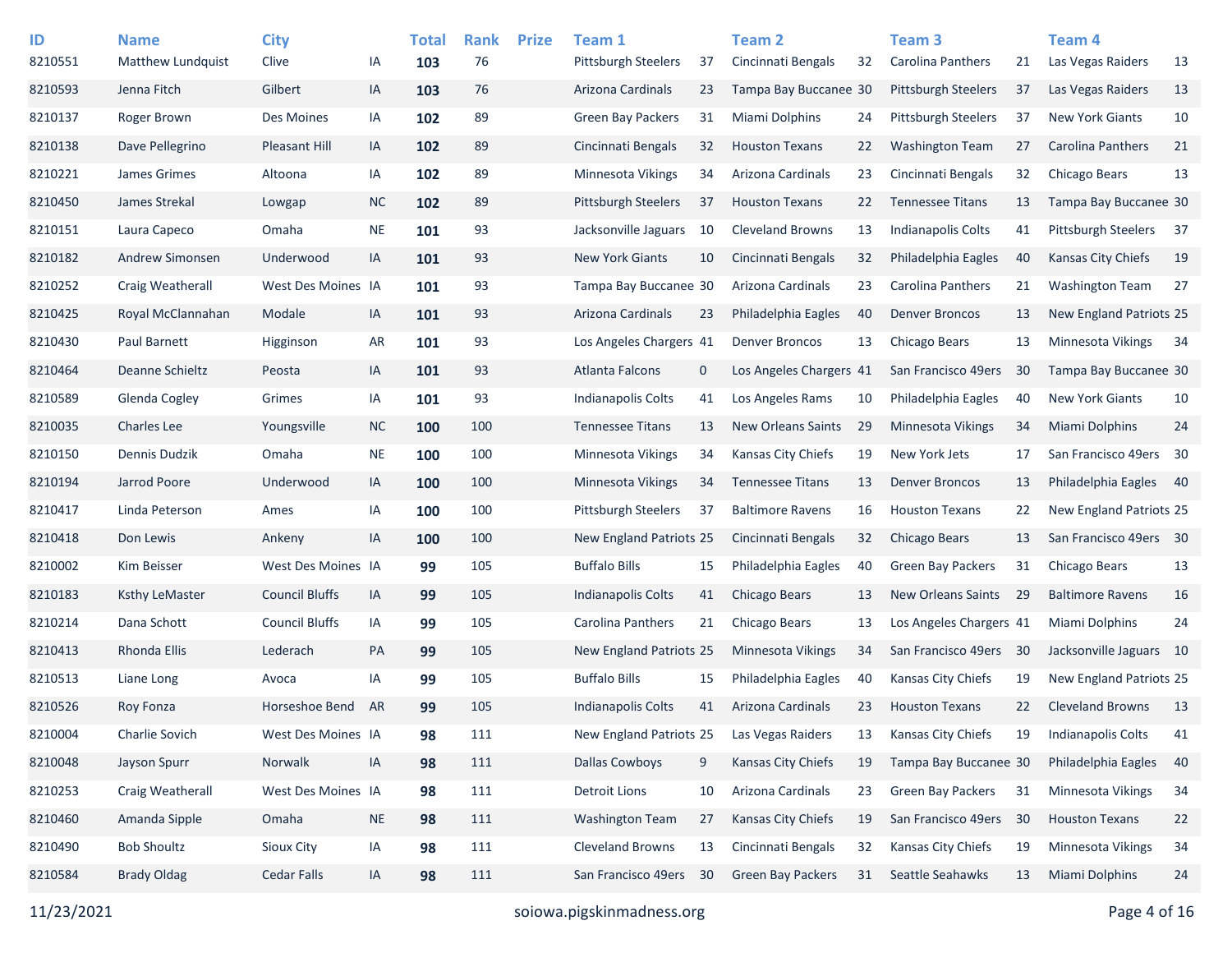| ID      | <b>Name</b>            | <b>City</b>             |           | <b>Total</b> | <b>Rank</b> | <b>Prize</b> | Team 1                    |    | <b>Team 2</b>              |    | Team <sub>3</sub>         |    | <b>Team 4</b>              |    |
|---------|------------------------|-------------------------|-----------|--------------|-------------|--------------|---------------------------|----|----------------------------|----|---------------------------|----|----------------------------|----|
| 8210096 | <b>Michael Nichols</b> | Sioux City              | IA        | 97           | 117         |              | Carolina Panthers         | 21 | <b>Pittsburgh Steelers</b> | 37 | <b>Baltimore Ravens</b>   | 16 | Arizona Cardinals          | 23 |
| 8210109 | Molly Burnside         | Sioux City              | IA        | 97           | 117         |              | Arizona Cardinals         | 23 | <b>Pittsburgh Steelers</b> | 37 | Seattle Seahawks          | 13 | Miami Dolphins             | 24 |
| 8210161 | John Seaman            | Omaha                   | <b>NE</b> | 97           | 117         |              | Kansas City Chiefs        | 19 | <b>Buffalo Bills</b>       | 15 | <b>Houston Texans</b>     | 22 | <b>Indianapolis Colts</b>  | 41 |
| 8210431 | John Santone           | Painesville             | OH        | 97           | 117         |              | <b>Cleveland Browns</b>   | 13 | Cincinnati Bengals         | 32 | <b>Houston Texans</b>     | 22 | Tampa Bay Buccanee 30      |    |
| 8210477 | Marcus Barkema         | Goodell                 | IA        | 97           | 117         |              | <b>Tennessee Titans</b>   | 13 | New England Patriots 25    |    | Cincinnati Bengals        | 32 | <b>Washington Team</b>     | 27 |
| 8210559 | <b>Chris Simmons</b>   | Fort Dodge              | IA        | 97           | 117         |              | Indianapolis Colts        | 41 | Las Vegas Raiders          | 13 | <b>Tennessee Titans</b>   | 13 | Tampa Bay Buccanee 30      |    |
| 8210586 | Sean Atwater           | West Burlington         | IA        | 97           | 117         |              | Tampa Bay Buccanee 30     |    | <b>Washington Team</b>     | 27 | San Francisco 49ers       | 30 | Los Angeles Rams           | 10 |
| 8210120 | Pat Hinrichsen         | Sioux City              | IA        | 96           | 124         |              | <b>Minnesota Vikings</b>  | 34 | New York Jets              | 17 | Cincinnati Bengals        | 32 | Seattle Seahawks           | 13 |
| 8210152 | <b>Bob Ostronic</b>    | Omaha                   | <b>NE</b> | 96           | 124         |              | <b>Detroit Lions</b>      | 10 | <b>New Orleans Saints</b>  | 29 | Minnesota Vikings         | 34 | Arizona Cardinals          | 23 |
| 8210164 | Terri Fuxa             | Omaha                   | <b>NE</b> | 96           | 124         |              | San Francisco 49ers       | 30 | <b>New York Giants</b>     | 10 | Los Angeles Chargers 41   |    | <b>Buffalo Bills</b>       | 15 |
| 8210192 | <b>Ted Roberts</b>     | <b>Council Bluffs</b>   | IA        | 96           | 124         |              | San Francisco 49ers       | 30 | Las Vegas Raiders          | 13 | Minnesota Vikings         | 34 | Kansas City Chiefs         | 19 |
| 8210220 | Wendy Hite             | <b>Council Bluffs</b>   | IA        | 96           | 124         |              | Philadelphia Eagles       | 40 | Chicago Bears              | 13 | San Francisco 49ers       | 30 | <b>Tennessee Titans</b>    | 13 |
| 8210263 | Chris Morgan           | West Des Moines IA      |           | 96           | 124         |              | Los Angeles Chargers 41   |    | <b>Baltimore Ravens</b>    | 16 | New Orleans Saints        | 29 | Los Angeles Rams           | 10 |
| 8210500 | Jill Popham            | Denison                 | IA        | 96           | 124         |              | Tampa Bay Buccanee 30     |    | Denver Broncos             | 13 | Minnesota Vikings         | 34 | <b>Kansas City Chiefs</b>  | 19 |
| 8210576 | Colleen Boyle          | Chestnut Hill           | MA        | 96           | 124         |              | <b>Baltimore Ravens</b>   | 16 | Kansas City Chiefs         | 19 | San Francisco 49ers       | 30 | <b>Green Bay Packers</b>   | 31 |
| 8210237 | J. Jacquin             | <b>Bondurant</b>        | IA        | 95           | 132         |              | <b>Dallas Cowboys</b>     | 9  | San Francisco 49ers        | 30 | Kansas City Chiefs        | 19 | <b>Pittsburgh Steelers</b> | 37 |
| 8210445 | Michelle Nelson        | Polk City               | IA        | 95           | 132         |              | Indianapolis Colts        | 41 | Miami Dolphins             | 24 | <b>Denver Broncos</b>     | 13 | New York Jets              | 17 |
| 8210486 | Ashley Jackson         | <b>Webster City</b>     | IA        | 95           | 132         |              | San Francisco 49ers       | 30 | <b>Houston Texans</b>      | 22 | Tampa Bay Buccanee 30     |    | <b>Cleveland Browns</b>    | 13 |
| 8210532 | Catherine Luchte       | <b>Colorado Springs</b> | CO        | 95           | 132         |              | <b>Green Bay Packers</b>  | 31 | Tampa Bay Buccanee 30      |    | Atlanta Falcons           | 0  | <b>Minnesota Vikings</b>   | 34 |
| 8210564 | <b>Holly Pickett</b>   | Ankeny                  | IA        | 95           | 132         |              | New England Patriots 25   |    | <b>Denver Broncos</b>      | 13 | Arizona Cardinals         | 23 | Minnesota Vikings          | 34 |
| 8210569 | Jean Wulf              | Davenport               | IA        | 95           | 132         |              | New Orleans Saints        | 29 | <b>Tennessee Titans</b>    | 13 | Arizona Cardinals         | 23 | Tampa Bay Buccanee 30      |    |
| 8210573 | <b>Scott Moore</b>     | Missouri Valley         | IA        | 95           | 132         |              | Chicago Bears             | 13 | <b>Houston Texans</b>      | 22 | <b>New Orleans Saints</b> | 29 | <b>Green Bay Packers</b>   | 31 |
| 8210601 | Maureen Rozen          | Robins                  | IA        | 95           | 132         |              | Cincinnati Bengals        | 32 | <b>Pittsburgh Steelers</b> | 37 | Las Vegas Raiders         | 13 | Chicago Bears              | 13 |
| 8210602 | Maureen Rozen          | Robins                  | IA        | 95           | 132         |              | Jacksonville Jaguars      | 10 | Minnesota Vikings          | 34 | Indianapolis Colts        | 41 | Los Angeles Rams           | 10 |
| 8210117 | Rheanne Hoffman        | Sioux City              | IA        | 94           | 141         |              | San Francisco 49ers       | 30 | <b>Denver Broncos</b>      | 13 | Los Angeles Chargers 41   |    | Los Angeles Rams           | 10 |
| 8210193 | Lee Hite               | <b>Council Bluffs</b>   | IA        | 94           | 141         |              | <b>Houston Texans</b>     | 22 | Las Vegas Raiders          | 13 | Philadelphia Eagles 40    |    | Kansas City Chiefs         | 19 |
| 8210261 | Jim Barrett            | West Des Moines IA      |           | 94           | 141         |              | New York Jets             | 17 | Los Angeles Rams           | 10 | Tampa Bay Buccanee 30     |    | Pittsburgh Steelers        | 37 |
| 8210318 | <b>Dylan Grimsley</b>  | Sioux Clty              | IA        | 94           | 141         |              | Arizona Cardinals         | 23 | <b>Detroit Lions</b>       | 10 | San Francisco 49ers 30    |    | <b>Green Bay Packers</b>   | 31 |
| 8210321 | <b>Brooke Davies</b>   | Sioux City              | IA        | 94           | 141         |              | <b>Indianapolis Colts</b> | 41 | <b>Dallas Cowboys</b>      | 9  | Los Angeles Rams          | 10 | Minnesota Vikings          | 34 |
| 8210324 | <b>Brad Echter</b>     | Sgt. Bluffs             | IA        | 94           | 141         |              | New England Patriots 25   |    | <b>Detroit Lions</b>       | 10 | Pittsburgh Steelers       | 37 | <b>Houston Texans</b>      | 22 |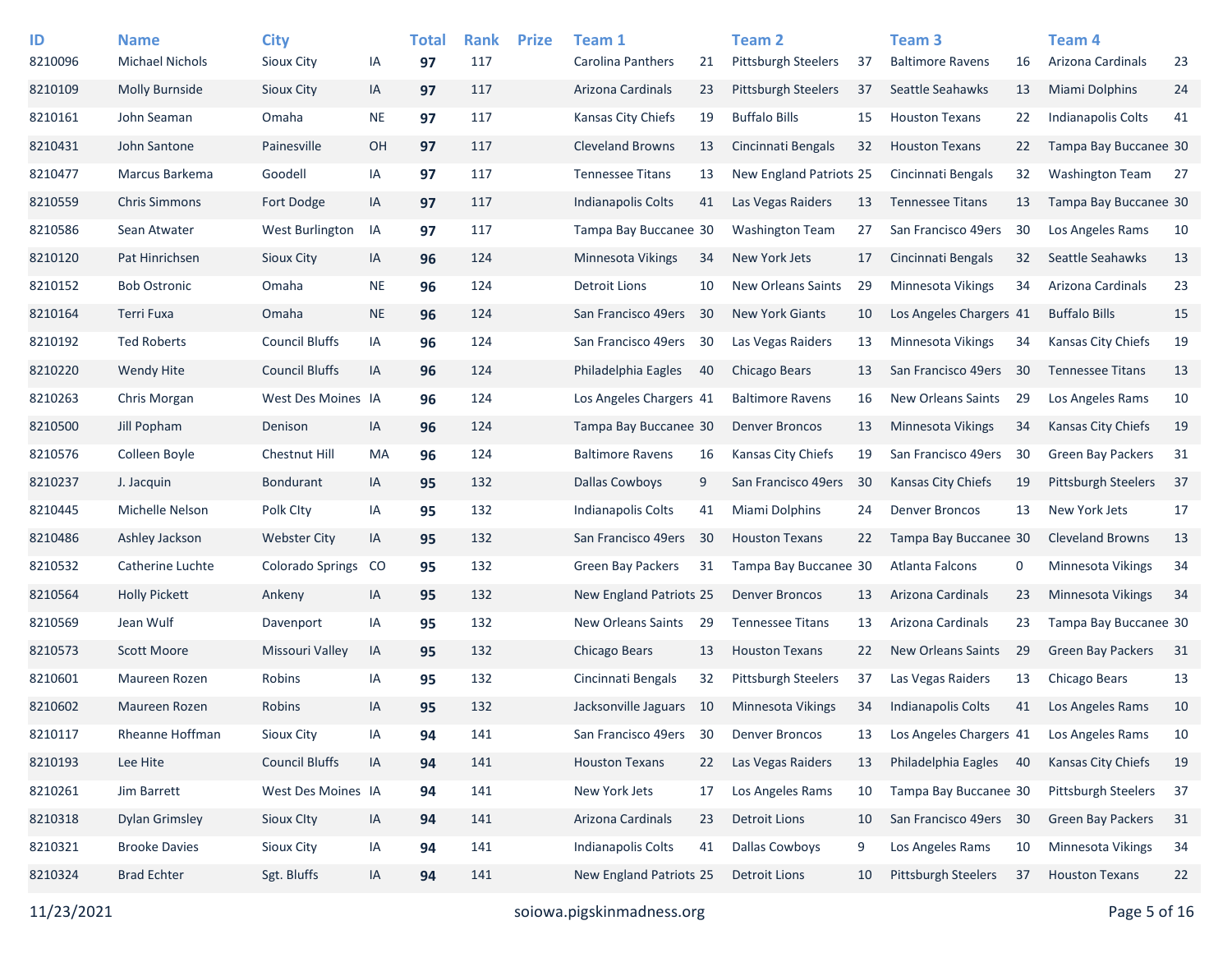| ID      | <b>Name</b>               | <b>City</b>        |           | <b>Total</b> | <b>Rank</b> | <b>Prize</b> | Team 1                     |     | Team 2                     |    | Team <sub>3</sub>         |             | Team 4                    |    |
|---------|---------------------------|--------------------|-----------|--------------|-------------|--------------|----------------------------|-----|----------------------------|----|---------------------------|-------------|---------------------------|----|
| 8210348 | <b>Becky Scherbring</b>   | Ankeny             | ΙA        | 94           | 141         |              | Indianapolis Colts         | 41  | Las Vegas Raiders          | 13 | <b>Detroit Lions</b>      | 10          | Tampa Bay Buccanee 30     |    |
| 8210409 | <b>Michael Gittings</b>   | Lomax              | IL.       | 94           | 141         |              | <b>Buffalo Bills</b>       | 15  | Pittsburgh Steelers        | 37 | <b>New York Giants</b>    | 10          | Cincinnati Bengals        | 32 |
| 8210419 | Jenna Biegger             | Polk City          | IA        | 94           | 141         |              | <b>Pittsburgh Steelers</b> | 37  | Las Vegas Raiders          | 13 | Detroit Lions             | 10          | <b>Minnesota Vikings</b>  | 34 |
| 8210455 | Jody Erion                | Farley             | IA        | 94           | 141         |              | Carolina Panthers          | 21  | Philadelphia Eagles        | 40 | Miami Dolphins            | 24          | <b>Dallas Cowboys</b>     | 9  |
| 8210514 | <b>Freddie Deeds</b>      | Williamsburg       | IA        | 94           | 141         |              | Philadelphia Eagles        | 40  | Detroit Lions              | 10 | <b>New Orleans Saints</b> | 29          | <b>Buffalo Bills</b>      | 15 |
| 8210546 | Joseph Owens              | Altoona            | IA        | 94           | 141         |              | Las Vegas Raiders          | 13  | New York Jets              | 17 | Los Angeles Chargers 41   |             | Arizona Cardinals         | 23 |
| 8210005 | Keith Sandvig             | West Des Moines IA |           | 93           | 153         |              | <b>Washington Team</b>     | 27  | <b>Buffalo Bills</b>       | 15 | Jacksonville Jaguars 10   |             | Los Angeles Chargers 41   |    |
| 8210118 | Jeana Davis               | Sioux City         | <b>NE</b> | 93           | 153         |              | Cincinnati Bengals         | 32  | Atlanta Falcons            | 0  | Minnesota Vikings         | 34          | <b>Washington Team</b>    | 27 |
| 8210130 | Susan Brown               | Des Moines         | IA        | 93           | 153         |              | Las Vegas Raiders          | 13  | <b>New Orleans Saints</b>  | 29 | Detroit Lions             | 10          | <b>Indianapolis Colts</b> | 41 |
| 8210306 | <b>Andrew Dutler</b>      | Sioux City         | IA        | 93           | 153         |              | Minnesota Vikings          | 34  | <b>Dallas Cowboys</b>      | 9  | Pittsburgh Steelers       | 37          | <b>Cleveland Browns</b>   | 13 |
| 8210427 | <b>Timothy Lynch</b>      | <b>JOHNSTON</b>    | IA        | 93           | 153         |              | Detroit Lions              | 10  | <b>New Orleans Saints</b>  | 29 | Indianapolis Colts        | 41          | Chicago Bears             | 13 |
| 8210432 | John Santone              | Painesville        | OH        | 93           | 153         |              | Kansas City Chiefs         | 19  | San Francisco 49ers        | 30 | <b>New York Giants</b>    | 10          | Minnesota Vikings         | 34 |
| 8210443 | Tammi Vail                | Rockford           | IL.       | 93           | 153         |              | Tampa Bay Buccanee 30      |     | New York Jets              | 17 | New England Patriots 25   |             | Carolina Panthers         | 21 |
| 8210534 | <b>Gregory Weinschenk</b> | Urbandale          | IA        | 93           | 153         |              | New Orleans Saints         | -29 | Kansas City Chiefs         | 19 | <b>Cleveland Browns</b>   | 13          | Cincinnati Bengals        | 32 |
| 8210541 | Raymond Strekal           | <b>PERRY</b>       | IA        | 93           | 153         |              | Los Angeles Chargers 41    |     | <b>Dallas Cowboys</b>      | 9  | Chicago Bears             | 13          | San Francisco 49ers 30    |    |
| 8210549 | Lisa Rusk                 | Colfax             | IA        | 93           | 153         |              | Tampa Bay Buccanee 30      |     | <b>Buffalo Bills</b>       | 15 | <b>Green Bay Packers</b>  | 31          | New York Jets             | 17 |
| 8210075 | Alex Vershaw              | Ames               | IA        | 92           | 163         |              | <b>Buffalo Bills</b>       | 15  | <b>Minnesota Vikings</b>   | 34 | San Francisco 49ers       | 30          | <b>Cleveland Browns</b>   | 13 |
| 8210264 | Chelsea Dexter            | West Des Moines IA |           | 92           | 163         |              | Seattle Seahawks           | 13  | Minnesota Vikings          | 34 | Arizona Cardinals         | 23          | <b>Houston Texans</b>     | 22 |
| 8210311 | John Sanders Jr           | Lawton             | IA        | 92           | 163         |              | Los Angeles Chargers 41    |     | New England Patriots 25    |    | <b>Denver Broncos</b>     | 13          | Seattle Seahawks          | 13 |
| 8210325 | <b>Brad Bollinger</b>     | Sioux City         | IA        | 92           | 163         |              | Kansas City Chiefs         | 19  | <b>Denver Broncos</b>      | 13 | New Orleans Saints        | 29          | <b>Green Bay Packers</b>  | 31 |
| 8210448 | <b>Bruce Barnett</b>      | Waterloo           | IA        | 92           | 163         |              | Seattle Seahawks           | 13  | <b>Pittsburgh Steelers</b> | 37 | <b>Washington Team</b>    | 27          | <b>Buffalo Bills</b>      | 15 |
| 8210470 | <b>Phillip Strekal</b>    | Albany             | OН        | 92           | 163         |              | <b>Houston Texans</b>      | 22  | Seattle Seahawks           | 13 | Minnesota Vikings         | 34          | Arizona Cardinals         | 23 |
| 8210475 | Marcus Barkema            | Goodell            | IA        | 92           | 163         |              | <b>Minnesota Vikings</b>   | 34  | New England Patriots 25    |    | <b>Baltimore Ravens</b>   | 16          | New York Jets             | 17 |
| 8210491 | Rebecca Rader             | Moville            | IA        | 92           | 163         |              | <b>Tennessee Titans</b>    | 13  | <b>Pittsburgh Steelers</b> | 37 | Arizona Cardinals         | 23          | <b>Kansas City Chiefs</b> | 19 |
| 8210515 | <b>Freddie Deeds</b>      | Williamsburg       | IA        | 92           | 163         |              | Pittsburgh Steelers        | 37  | <b>Washington Team</b>     | 27 | Chicago Bears             | 13          | <b>Buffalo Bills</b>      | 15 |
| 8210599 | Joseph Mckenna            | Des Moines         | IA        | 92           | 163         |              | New York Giants            | 10  | <b>Indianapolis Colts</b>  | 41 | Atlanta Falcons           | $\mathbf 0$ | Los Angeles Chargers 41   |    |
| 8210146 | Rich Bader                | Omaha              | <b>NE</b> | 91           | 173         |              | Dallas Cowboys             | 9   | Pittsburgh Steelers        | 37 | <b>Carolina Panthers</b>  | 21          | Miami Dolphins            | 24 |
| 8210302 | Marc Hein                 | Sioux City         | IA        | 91           | 173         |              | <b>Washington Team</b>     | 27  | Tampa Bay Buccanee 30      |    | Miami Dolphins            | 24          | Jacksonville Jaguars 10   |    |
| 8210346 | Ron Pingel                | Spencer            | IA        | 91           | 173         |              | Kansas City Chiefs         | 19  | Denver Broncos             | 13 | Cincinnati Bengals        | 32          | <b>Washington Team</b>    | 27 |
| 8210482 | <b>Terry Main</b>         | urbandale          | IA        | 91           | 173         |              | Los Angeles Chargers 41    |     | <b>Washington Team</b>     | 27 | <b>Detroit Lions</b>      | 10          | Seattle Seahawks          | 13 |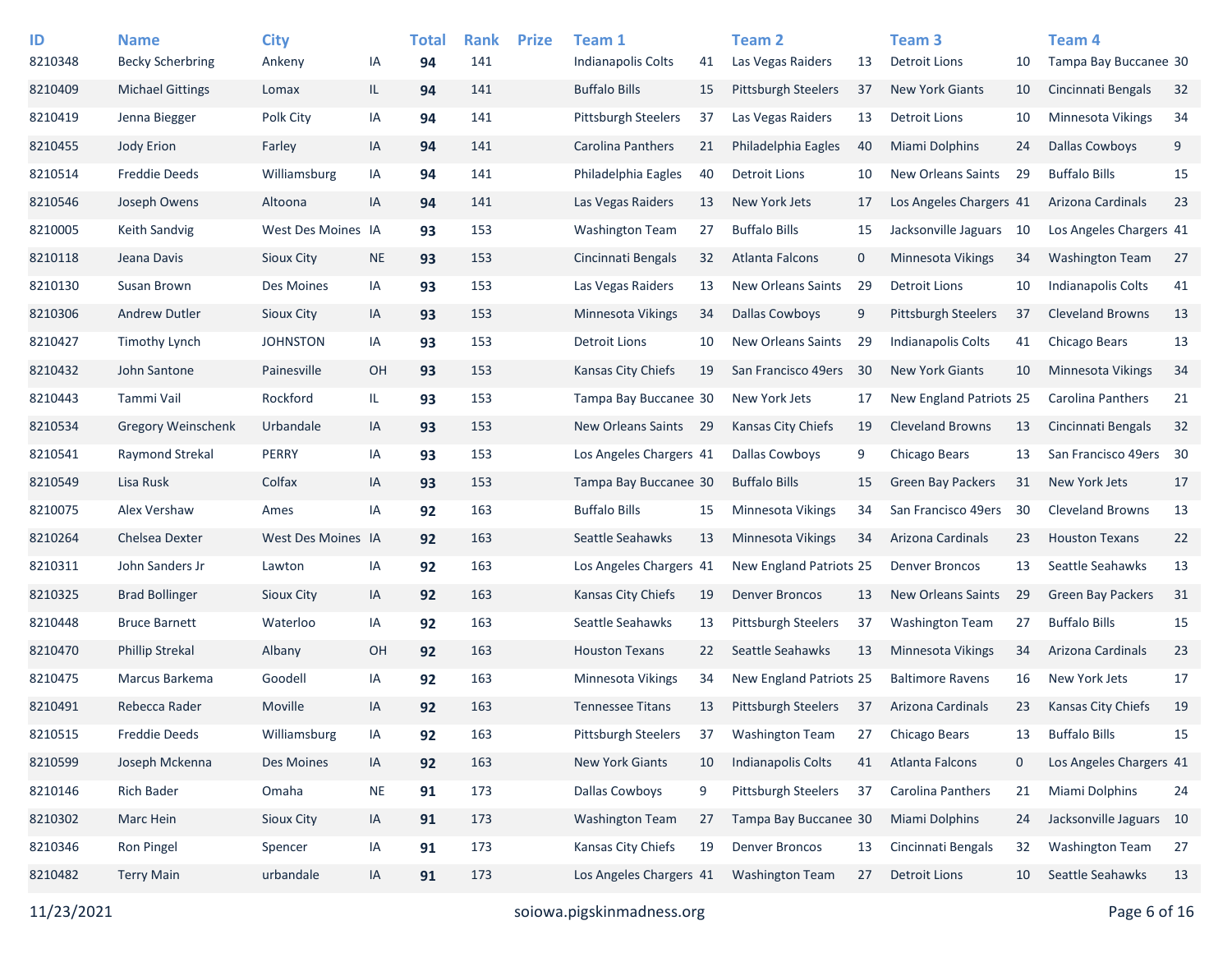| ID      | <b>Name</b>              | <b>City</b>           |           | <b>Total</b> | <b>Rank</b> | <b>Prize</b> | Team 1                         |    | <b>Team 2</b>              |    | Team <sub>3</sub>          |    | <b>Team 4</b>            |      |
|---------|--------------------------|-----------------------|-----------|--------------|-------------|--------------|--------------------------------|----|----------------------------|----|----------------------------|----|--------------------------|------|
| 8210507 | David Canty              | Sperry                | IA        | 91           | 173         |              | <b>New Orleans Saints</b>      | 29 | Atlanta Falcons            | 0  | San Francisco 49ers        | 30 | Cincinnati Bengals       | 32   |
| 8210009 | Steve Furtwangler        | Clive                 | IA        | 90           | 178         |              | <b>Buffalo Bills</b>           | 15 | <b>Houston Texans</b>      | 22 | Philadelphia Eagles        | 40 | <b>Cleveland Browns</b>  | 13   |
| 8210213 | <b>Brandon Diederick</b> | <b>Council Bluffs</b> | IA        | 90           | 178         |              | <b>Denver Broncos</b>          | 13 | New York Jets              | 17 | New Orleans Saints         | 29 | <b>Green Bay Packers</b> | 31   |
| 8210327 | Doug Tilson              | Plattsmouth           | <b>NE</b> | 90           | 178         |              | San Francisco 49ers            | 30 | Seattle Seahawks           | 13 | <b>Pittsburgh Steelers</b> | 37 | Jacksonville Jaguars 10  |      |
| 8210334 | <b>Carmie Hotchkiss</b>  | Sioux City            | IA        | 90           | 178         |              | Kansas City Chiefs             | 19 | Tampa Bay Buccanee 30      |    | <b>New York Giants</b>     | 10 | <b>Green Bay Packers</b> | 31   |
| 8210402 | <b>Bruce Hokel</b>       | Sioux City            | IA        | 90           | 178         |              | <b>Miami Dolphins</b>          | 24 | <b>Cleveland Browns</b>    | 13 | Philadelphia Eagles        | 40 | <b>Denver Broncos</b>    | 13   |
| 8210478 | Marcus Barkema           | Goodell               | IA        | 90           | 178         |              | San Francisco 49ers            | 30 | Indianapolis Colts         | 41 | Detroit Lions              | 10 | <b>Dallas Cowboys</b>    | 9    |
| 8210480 | Robert Reed III          | Davenport             | IA        | 90           | 178         |              | Las Vegas Raiders              | 13 | <b>Miami Dolphins</b>      | 24 | <b>Denver Broncos</b>      | 13 | Philadelphia Eagles      | 40   |
| 8210499 | <b>Taylor Parish</b>     | <b>Saint Charles</b>  | IA        | 90           | 178         |              | Los Angeles Rams               | 10 | <b>Baltimore Ravens</b>    | 16 | Philadelphia Eagles        | 40 | Miami Dolphins           | 24   |
| 8210548 | Kenneth Hanson           | Ankeny                | IA        | 90           | 178         |              | Detroit Lions                  | 10 | Philadelphia Eagles        | 40 | <b>Tennessee Titans</b>    | 13 | <b>Washington Team</b>   | 27   |
| 8210581 | <b>Reinhard Boeschen</b> | Waterloo              | IA        | 90           | 178         |              | Atlanta Falcons                | 0  | <b>Pittsburgh Steelers</b> | 37 | San Francisco 49ers        | 30 | Arizona Cardinals        | 23   |
| 8210597 | <b>Nick Fitch</b>        | Ames                  | IA        | 90           | 178         |              | Arizona Cardinals              | 23 | Las Vegas Raiders          | 13 | Los Angeles Chargers 41    |    | <b>Cleveland Browns</b>  | 13   |
| 8210018 | Andy Grovo               | Waukee                | IA        | 89           | 189         |              | <b>Cleveland Browns</b>        | 13 | <b>New Orleans Saints</b>  | 29 | Tampa Bay Buccanee 30      |    | New York Jets            | 17   |
| 8210272 | Jon Kaufman              | West Des Moines IA    |           | 89           | 189         |              | <b>New York Giants</b>         | 10 | <b>Cleveland Browns</b>    | 13 | Minnesota Vikings          | 34 | Cincinnati Bengals       | 32   |
| 8210316 | Sean Mendlik             | Sioux City            | IA        | 89           | 189         |              | Miami Dolphins                 | 24 | <b>Carolina Panthers</b>   | 21 | <b>Cleveland Browns</b>    | 13 | <b>Green Bay Packers</b> | 31   |
| 8210438 | Joseph Rose              | <b>LOHRVILLE</b>      | IA        | 89           | 189         |              | <b>Carolina Panthers</b>       | 21 | <b>New York Giants</b>     | 10 | New York Jets              | 17 | Los Angeles Chargers 41  |      |
| 8210472 | Jeffery Jones            | <b>Cedar Falls</b>    | IA        | 89           | 189         |              | Las Vegas Raiders              | 13 | <b>Washington Team</b>     | 27 | <b>Dallas Cowboys</b>      | 9  | Philadelphia Eagles      | - 40 |
| 8210521 | Loren Goettsch           | Sioux City            | IA        | 89           | 189         |              | <b>Minnesota Vikings</b>       | 34 | <b>Washington Team</b>     | 27 | <b>Cleveland Browns</b>    | 13 | <b>Buffalo Bills</b>     | 15   |
| 8210607 | <b>Terry Ragaller</b>    | Sergeant Bluff        | IA        | 89           | 189         |              | <b>New England Patriots 25</b> |    | Carolina Panthers          | 21 | San Francisco 49ers        | 30 | Seattle Seahawks         | 13   |
| 8210095 | Dave Baldus              | Ames                  | IA        | 88           | 196         |              | <b>Indianapolis Colts</b>      | 41 | <b>Cleveland Browns</b>    | 13 | Carolina Panthers          | 21 | Seattle Seahawks         | 13   |
| 8210171 | <b>Beverly Wise</b>      | <b>Council Bluffs</b> | IA        | 88           | 196         |              | Miami Dolphins                 | 24 | <b>Pittsburgh Steelers</b> | 37 | <b>Detroit Lions</b>       | 10 | New York Jets            | 17   |
| 8210406 | Stephanie Campbell       | <b>Chagrin Falls</b>  | <b>OH</b> | 88           | 196         |              | New York Jets                  | 17 | <b>Green Bay Packers</b>   | 31 | Miami Dolphins             | 24 | <b>Baltimore Ravens</b>  | 16   |
| 8210545 | Joseph Owens             | Altoona               | IA        | 88           | 196         |              | Miami Dolphins                 | 24 | <b>Green Bay Packers</b>   | 31 | New York Jets              | 17 | <b>Baltimore Ravens</b>  | 16   |
| 8210583 | Brady Oldag              | Cedar Falls           | IA        | 88           | 196         |              | <b>Carolina Panthers</b>       | 21 | <b>Arizona Cardinals</b>   | 23 | Minnesota Vikings          | 34 | Jacksonville Jaguars 10  |      |
| 8210001 | Dennis Christensen       | West Des Moines IA    |           | 87           | 201         |              | Chicago Bears                  | 13 | Minnesota Vikings          | 34 | Carolina Panthers          | 21 | Kansas City Chiefs       | 19   |
| 8210023 | <b>Greg Shawler</b>      | Creston               | IA        | 87           | 201         |              | Indianapolis Colts             | 41 | New York Giants            | 10 | Arizona Cardinals          | 23 | <b>Tennessee Titans</b>  | 13   |
| 8210089 | <b>Barb Randolph</b>     | Gilbert               | IA        | 87           | 201         |              | <b>New York Giants</b>         | 10 | Cleveland Browns           | 13 | Tampa Bay Buccanee 30      |    | Minnesota Vikings        | 34   |
| 8210103 | Matt Ard                 | Sioux City            | IA        | 87           | 201         |              | <b>Detroit Lions</b>           | 10 | <b>Indianapolis Colts</b>  | 41 | Chicago Bears              | 13 | Arizona Cardinals        | 23   |
| 8210145 | <b>Constance Coates</b>  | Moultonborouch NH     |           | 87           | 201         |              | <b>Buffalo Bills</b>           | 15 | Kansas City Chiefs         | 19 | New Orleans Saints         | 29 | Miami Dolphins           | 24   |
| 8210148 | Melinda Goltl            | <b>Council Bluffs</b> | IA        | 87           | 201         |              | <b>Detroit Lions</b>           | 10 | Green Bay Packers          | 31 | Kansas City Chiefs         | 19 | <b>Washington Team</b>   | 27   |
|         |                          |                       |           |              |             |              |                                |    |                            |    |                            |    |                          |      |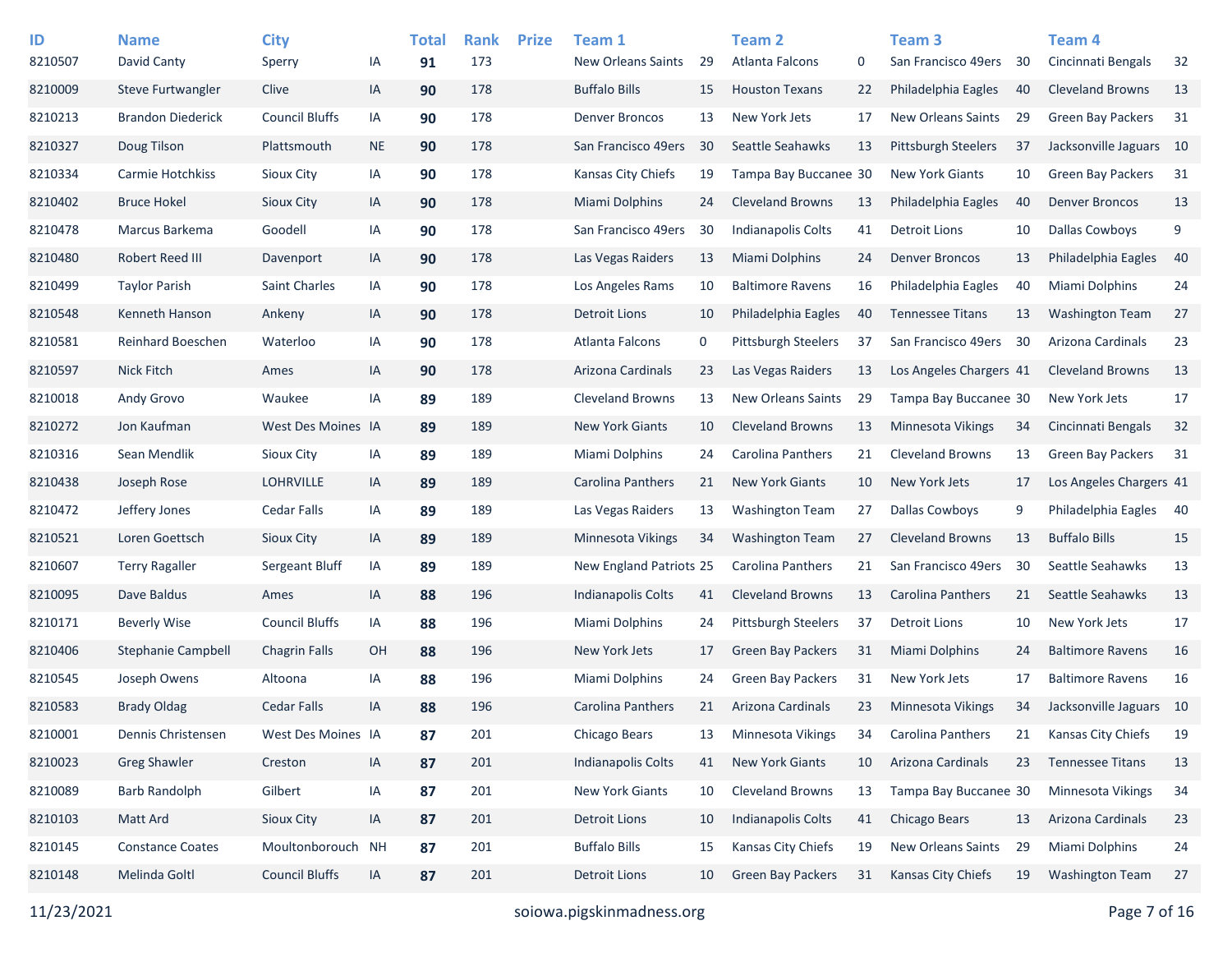| ID<br>8210328 | <b>Name</b><br>Clatyon Fjerstad | <b>City</b><br>Lytton   | ΙA        | <b>Total</b><br>87 | <b>Rank</b><br>201 | <b>Prize</b> | Team 1<br>Jacksonville Jaguars | 10 | <b>Team 2</b><br><b>Houston Texans</b> | 22          | Team <sub>3</sub><br><b>Buffalo Bills</b> | 15 | Team <sub>4</sub><br>Philadelphia Eagles | 40   |
|---------------|---------------------------------|-------------------------|-----------|--------------------|--------------------|--------------|--------------------------------|----|----------------------------------------|-------------|-------------------------------------------|----|------------------------------------------|------|
| 8210422       | Royal McClannahan               | Modale                  | IA        | 87                 | 201                |              | <b>Dallas Cowboys</b>          | 9  | Indianapolis Colts                     | 41          | <b>Washington Team</b>                    | 27 | <b>New York Giants</b>                   | 10   |
| 8210524       | Jason Jones                     | Epworth                 | ΙA        | 87                 | 201                |              | New York Jets                  | 17 | <b>Baltimore Ravens</b>                | 16          | Los Angeles Chargers 41                   |    | <b>Cleveland Browns</b>                  | 13   |
| 8210529       | Catherine Luchte                | <b>Colorado Springs</b> | CO        | 87                 | 201                |              | Philadelphia Eagles            | 40 | Jacksonville Jaguars                   | 10          | <b>Washington Team</b>                    | 27 | <b>Detroit Lions</b>                     | 10   |
| 8210169       | Ken Goltl                       | <b>Council Bluffs</b>   | IA        | 86                 | 211                |              | <b>Tennessee Titans</b>        | 13 | Minnesota Vikings                      | 34          | New Orleans Saints                        | 29 | <b>New York Giants</b>                   | 10   |
| 8210206       | Tom Weddem                      | Glendwood               | IA        | 86                 | 211                |              | New York Jets                  | 17 | Detroit Lions                          | 10          | <b>New Orleans Saints</b>                 | 29 | Tampa Bay Buccanee 30                    |      |
| 8210269       | Jody Hayes                      | West Des Moines IA      |           | 86                 | 211                |              | San Francisco 49ers            | 30 | <b>Dallas Cowboys</b>                  | 9           | <b>Detroit Lions</b>                      | 10 | Pittsburgh Steelers                      | - 37 |
| 8210301       | Jay Hoogendyk                   | Sioux City              | IA        | 86                 | 211                |              | <b>Minnesota Vikings</b>       | 34 | <b>New Orleans Saints</b>              | 29          | Los Angeles Rams                          | 10 | <b>Cleveland Browns</b>                  | 13   |
| 8210320       | <b>Brian Clausen</b>            | Sioux Clty              | ΙA        | 86                 | 211                |              | <b>Buffalo Bills</b>           | 15 | Miami Dolphins                         | 24          | New York Jets                             | 17 | San Francisco 49ers 30                   |      |
| 8210360       | Kathleen Rasmussen              | Sioux City              | IA        | 86                 | 211                |              | <b>Houston Texans</b>          | 22 | Las Vegas Raiders                      | 13          | Los Angeles Rams                          | 10 | Los Angeles Chargers 41                  |      |
| 8210437       | Joseph Rose                     | <b>LOHRVILLE</b>        | IA        | 86                 | 211                |              | Los Angeles Chargers 41        |    | <b>Buffalo Bills</b>                   | 15          | <b>Cleveland Browns</b>                   | 13 | New York Jets                            | 17   |
| 8210461       | Gina McDonough                  | Eddyville               | IA        | 86                 | 211                |              | Seattle Seahawks               | 13 | Cincinnati Bengals                     | 32          | <b>Miami Dolphins</b>                     | 24 | New York Jets                            | 17   |
| 8210496       | Chris Wahlert                   | Peosta                  | ΙA        | 86                 | 211                |              | Kansas City Chiefs             | 19 | <b>Denver Broncos</b>                  | 13          | <b>Miami Dolphins</b>                     | 24 | Tampa Bay Buccanee 30                    |      |
| 8210509       | Liane Long                      | Avoca                   | IA        | 86                 | 211                |              | Los Angeles Rams               | 10 | Seattle Seahawks                       | 13          | Arizona Cardinals                         | 23 | Philadelphia Eagles                      | - 40 |
| 8210590       | Paula Bakey                     | Coralville              | ΙA        | 86                 | 211                |              | Dallas Cowboys                 | 9  | <b>Denver Broncos</b>                  | 13          | Minnesota Vikings                         | 34 | San Francisco 49ers 30                   |      |
| 8210019       | <b>Fred Anderson</b>            | West Des Moines IA      |           | 85                 | 222                |              | <b>Green Bay Packers</b>       | 31 | Atlanta Falcons                        | $\mathbf 0$ | Indianapolis Colts                        | 41 | <b>Cleveland Browns</b>                  | 13   |
| 8210039       | <b>Fletcher Spurr</b>           | Norwalk                 | ΙA        | 85                 | 222                |              | <b>Baltimore Ravens</b>        | 16 | <b>Cleveland Browns</b>                | 13          | <b>Washington Team</b>                    | 27 | New Orleans Saints                       | 29   |
| 8210127       | Joel Lagunas                    | <b>Grand Prairie</b>    | TX        | 85                 | 222                |              | San Francisco 49ers            | 30 | Las Vegas Raiders                      | 13          | Arizona Cardinals                         | 23 | Kansas City Chiefs                       | 19   |
| 8210159       | <b>Greg Simons</b>              | Lo Vista                | <b>NE</b> | 85                 | 222                |              | <b>Baltimore Ravens</b>        | 16 | Las Vegas Raiders                      | 13          | <b>Pittsburgh Steelers</b>                | 37 | Kansas City Chiefs                       | 19   |
| 8210447       | Timothy Lightner                | <b>Bettendorf</b>       | IA        | 85                 | 222                |              | New York Giants                | 10 | <b>Cleveland Browns</b>                | 13          | <b>Carolina Panthers</b>                  | 21 | Los Angeles Chargers 41                  |      |
| 8210453       | James Strekal                   | Lowgap                  | <b>NC</b> | 85                 | 222                |              | <b>Washington Team</b>         | 27 | <b>Green Bay Packers</b>               | 31          | New York Jets                             | 17 | Jacksonville Jaguars 10                  |      |
| 8210457       | Janett Barrett                  | <b>Rockwell City</b>    | IA        | 85                 | 222                |              | Los Angeles Rams               | 10 | <b>Indianapolis Colts</b>              | 41          | <b>Carolina Panthers</b>                  | 21 | Las Vegas Raiders                        | 13   |
| 8210527       | <b>Beth Burnett</b>             | Horseshoe Bend          | AR        | 85                 | 222                |              | <b>Baltimore Ravens</b>        | 16 | <b>New York Giants</b>                 | 10          | New England Patriots 25                   |    | Minnesota Vikings                        | 34   |
| 8210528       | David George                    | <b>Bondurant</b>        | IA        | 85                 | 222                |              | Cincinnati Bengals             | 32 | Las Vegas Raiders                      | 13          | <b>Chicago Bears</b>                      | 13 | <b>Washington Team</b>                   | 27   |
| 8210021       | Ron Spurr                       | Creston                 | IA        | 84                 | 231                |              | <b>Baltimore Ravens</b>        | 16 | <b>Cleveland Browns</b>                | 13          | <b>Buffalo Bills</b>                      | 15 | Philadelphia Eagles                      | 40   |
| 8210025       | <b>Randy Spurr</b>              | Norwalk                 | IA        | 84                 | 231                |              | Los Angeles Rams               | 10 | New Orleans Saints                     | 29          | Arizona Cardinals                         | 23 | <b>Houston Texans</b>                    | 22   |
| 8210026       | Nate Spurr                      | Norwalk                 | IA        | 84                 | 231                |              | <b>Baltimore Ravens</b>        | 16 | <b>Cleveland Browns</b>                | 13          | Miami Dolphins                            | 24 | Green Bay Packers                        | 31   |
| 8210031       | Jeff Klocko                     | Norwalk                 | IA        | 84                 | 231                |              | Philadelphia Eagles            | 40 | <b>Detroit Lions</b>                   | 10          | <b>Denver Broncos</b>                     | 13 | Carolina Panthers                        | 21   |
| 8210037       | Charles Lee                     | Youngsville             | NC        | 84                 | 231                |              | Jacksonville Jaguars           | 10 | Miami Dolphins                         | 24          | <b>Chicago Bears</b>                      | 13 | Pittsburgh Steelers                      | 37   |
| 8210154       | Kate Graslewicz                 | Omaha                   | <b>NE</b> | 84                 | 231                |              | <b>Buffalo Bills</b>           | 15 | Cincinnati Bengals                     | 32          | <b>Cleveland Browns</b>                   | 13 | Miami Dolphins                           | 24   |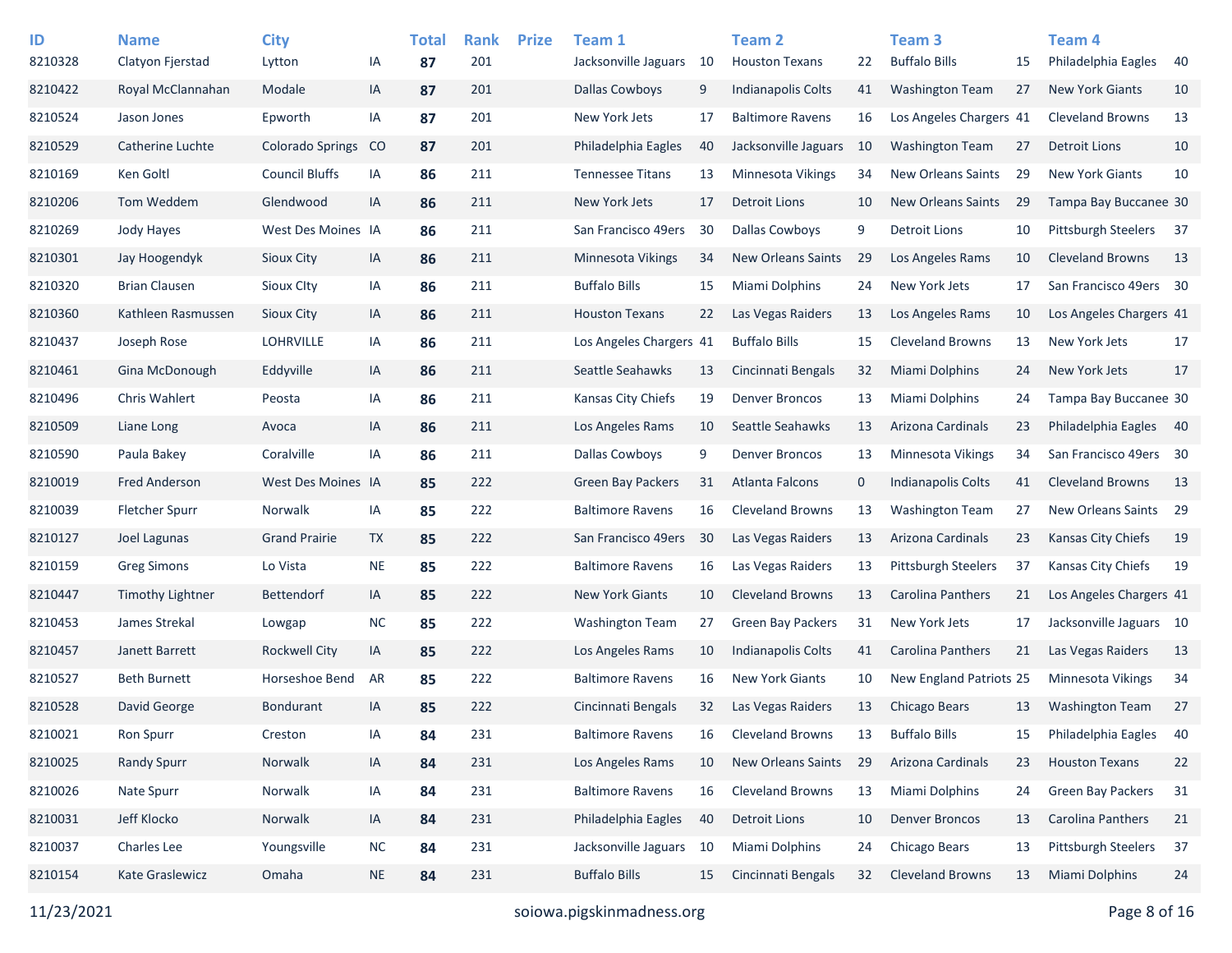| ID<br>8210166 | <b>Name</b><br>Max Goltl | <b>City</b><br><b>Council Bluffs</b> | IA        | <b>Total</b><br>84 | <b>Rank</b><br>231 | <b>Prize</b> | Team 1<br>Indianapolis Colts | 41          | <b>Team 2</b><br>Arizona Cardinals | 23 | Team <sub>3</sub><br><b>Detroit Lions</b> | 10          | Team <sub>4</sub><br>Jacksonville Jaguars 10 |     |
|---------------|--------------------------|--------------------------------------|-----------|--------------------|--------------------|--------------|------------------------------|-------------|------------------------------------|----|-------------------------------------------|-------------|----------------------------------------------|-----|
| 8210300       | David Peterson           | Ames                                 | IA        | 84                 | 231                |              | <b>Buffalo Bills</b>         | 15          | New York Jets                      | 17 | Carolina Panthers                         | 21          | <b>Green Bay Packers</b>                     | -31 |
| 8210440       | <b>Thomas Berger</b>     | Epworth                              | IA        | 84                 | 231                |              | Cincinnati Bengals           | 32          | <b>Houston Texans</b>              | 22 | Carolina Panthers                         | 21          | <b>Dallas Cowboys</b>                        | 9   |
| 8210471       | Janet Smith              | Clive                                | IA        | 84                 | 231                |              | <b>Atlanta Falcons</b>       | $\mathbf 0$ | Los Angeles Chargers 41            |    | <b>Houston Texans</b>                     | 22          | Carolina Panthers                            | 21  |
| 8210479       | Alyssa Jensen            | Grimes                               | IA        | 84                 | 231                |              | Carolina Panthers            | 21          | <b>Baltimore Ravens</b>            | 16 | <b>Minnesota Vikings</b>                  | 34          | <b>Cleveland Browns</b>                      | 13  |
| 8210501       | <b>Cher Towey</b>        | Waukee                               | IA        | 84                 | 231                |              | Los Angeles Rams             | 10          | <b>Green Bay Packers</b>           | 31 | <b>Minnesota Vikings</b>                  | 34          | <b>Dallas Cowboys</b>                        | 9   |
| 8210531       | Catherine Luchte         | <b>Colorado Springs</b>              | CO        | 84                 | 231                |              | <b>Buffalo Bills</b>         | 15          | <b>Pittsburgh Steelers</b>         | 37 | <b>New York Giants</b>                    | 10          | <b>Houston Texans</b>                        | 22  |
| 8210595       | Jenna Fitch              | Gilbert                              | IA        | 84                 | 231                |              | <b>Dallas Cowboys</b>        | 9           | <b>Indianapolis Colts</b>          | 41 | Los Angeles Rams                          | 10          | Miami Dolphins                               | 24  |
| 8210047       | Jan Spurr                | Creston                              | IA        | 83                 | 245                |              | Carolina Panthers            | 21          | Chicago Bears                      | 13 | <b>Buffalo Bills</b>                      | 15          | <b>Minnesota Vikings</b>                     | 34  |
| 8210266       | <b>Chris Scott</b>       | West Des Moines IA                   |           | 83                 | 245                |              | <b>Detroit Lions</b>         | 10          | <b>New York Giants</b>             | 10 | Cincinnati Bengals                        | 32          | <b>Green Bay Packers</b>                     | 31  |
| 8210275       | <b>Blake Leonard</b>     | <b>Stuart</b>                        | IA        | 83                 | 245                |              | <b>Houston Texans</b>        | 22          | Atlanta Falcons                    | 0  | Cincinnati Bengals                        | 32          | New Orleans Saints                           | 29  |
| 8210292       | Mark Miller              | Ames                                 | IA        | 83                 | 245                |              | Dallas Cowboys               | 9           | Indianapolis Colts                 | 41 | Arizona Cardinals                         | 23          | <b>Detroit Lions</b>                         | 10  |
| 8210492       | Rebecca Rader            | Moville                              | IA        | 83                 | 245                |              | <b>Dallas Cowboys</b>        | 9           | Cincinnati Bengals                 | 32 | <b>New Orleans Saints</b>                 | 29          | Seattle Seahawks                             | 13  |
| 8210494       | <b>Chris Wahlert</b>     | Peosta                               | IA        | 83                 | 245                |              | Los Angeles Chargers 41      |             | Detroit Lions                      | 10 | <b>Buffalo Bills</b>                      | 15          | New York Jets                                | 17  |
| 8210510       | Liane Long               | Avoca                                | IA        | 83                 | 245                |              | <b>Dallas Cowboys</b>        | 9           | Minnesota Vikings                  | 34 | San Francisco 49ers                       | 30          | Los Angeles Rams                             | 10  |
| 8210518       | Heidi Komes              | <b>Union Center</b>                  | IA        | 83                 | 245                |              | New York Jets                | 17          | Kansas City Chiefs                 | 19 | Los Angeles Rams                          | 10          | <b>Pittsburgh Steelers</b>                   | 37  |
| 8210105       | Carrie Larson            | IA                                   | IA        | 82                 | 253                |              | <b>Baltimore Ravens</b>      | 16          | Minnesota Vikings                  | 34 | <b>Tennessee Titans</b>                   | 13          | Kansas City Chiefs                           | 19  |
| 8210157       | <b>Steve Goltl</b>       | Omaha                                | <b>NE</b> | 82                 | 253                |              | Arizona Cardinals            | 23          | Jacksonville Jaguars               | 10 | Tampa Bay Buccanee 30                     |             | <b>Kansas City Chiefs</b>                    | 19  |
| 8210290       | Julie Kline              | <b>Boone</b>                         | IA        | 82                 | 253                |              | <b>Pittsburgh Steelers</b>   | 37          | Los Angeles Rams                   | 10 | <b>New York Giants</b>                    | 10          | New England Patriots 25                      |     |
| 8210407       | Stephanie Campbell       | <b>Chagrin Falls</b>                 | OH        | 82                 | 253                |              | <b>Baltimore Ravens</b>      | 16          | <b>Green Bay Packers</b>           | 31 | <b>Houston Texans</b>                     | 22          | <b>Cleveland Browns</b>                      | 13  |
| 8210412       | Jac Doran                | Fort Dodge                           | IA        | 82                 | 253                |              | <b>New Orleans Saints</b>    | 29          | New York Jets                      | 17 | <b>Denver Broncos</b>                     | 13          | Arizona Cardinals                            | 23  |
| 8210429       | Timothy Lynch            | <b>JOHNSTON</b>                      | IA        | 82                 | 253                |              | New England Patriots 25      |             | Chicago Bears                      | 13 | <b>Green Bay Packers</b>                  | 31          | <b>Cleveland Browns</b>                      | 13  |
| 8210016       | John Eldred              | West Des Moines IA                   |           | 81                 | 259                |              | <b>Pittsburgh Steelers</b>   | 37          | <b>Carolina Panthers</b>           | 21 | <b>Tennessee Titans</b>                   | 13          | Los Angeles Rams                             | 10  |
| 8210184       | Dorothy Kalar            | <b>Council Bluffs</b>                | IA        | 81                 | 259                |              | Seattle Seahawks             | 13          | <b>Minnesota Vikings</b>           | 34 | <b>Denver Broncos</b>                     | 13          | <b>Carolina Panthers</b>                     | 21  |
| 8210207       | Tom Weddem               | Glendwood                            | IA        | 81                 | 259                |              | <b>Detroit Lions</b>         | 10          | Indianapolis Colts                 | 41 | Atlanta Falcons                           | 0           | San Francisco 49ers 30                       |     |
| 8210462       | John Oler                | <b>ANKENY</b>                        | IA        | 81                 | 259                |              | Cincinnati Bengals           | 32          | New York Jets                      | 17 | <b>Detroit Lions</b>                      | 10          | <b>Houston Texans</b>                        | 22  |
| 8210481       | Robert Reed III          | Davenport                            | IA        | 81                 | 259                |              | <b>Baltimore Ravens</b>      | 16          | Tampa Bay Buccanee 30              |    | <b>New York Giants</b>                    | 10          | New England Patriots 25                      |     |
| 8210484       | <b>Terry Main</b>        | urbandale                            | IA        | 81                 | 259                |              | Indianapolis Colts           | 41          | <b>Miami Dolphins</b>              | 24 | Atlanta Falcons                           | $\mathbf 0$ | <b>Baltimore Ravens</b>                      | 16  |
| 8210561       | <b>Chris Simmons</b>     | Fort Dodge                           | IA        | 81                 | 259                |              | New York Jets                | 17          | Las Vegas Raiders                  | 13 | Jacksonville Jaguars 10                   |             | <b>Indianapolis Colts</b>                    | 41  |
| 8210572       | Scott Moore              | Missouri Valley                      | IA        | 81                 | 259                |              | Carolina Panthers            | 21          | <b>Green Bay Packers</b>           | 31 | <b>Baltimore Ravens</b>                   | 16          | Chicago Bears                                | 13  |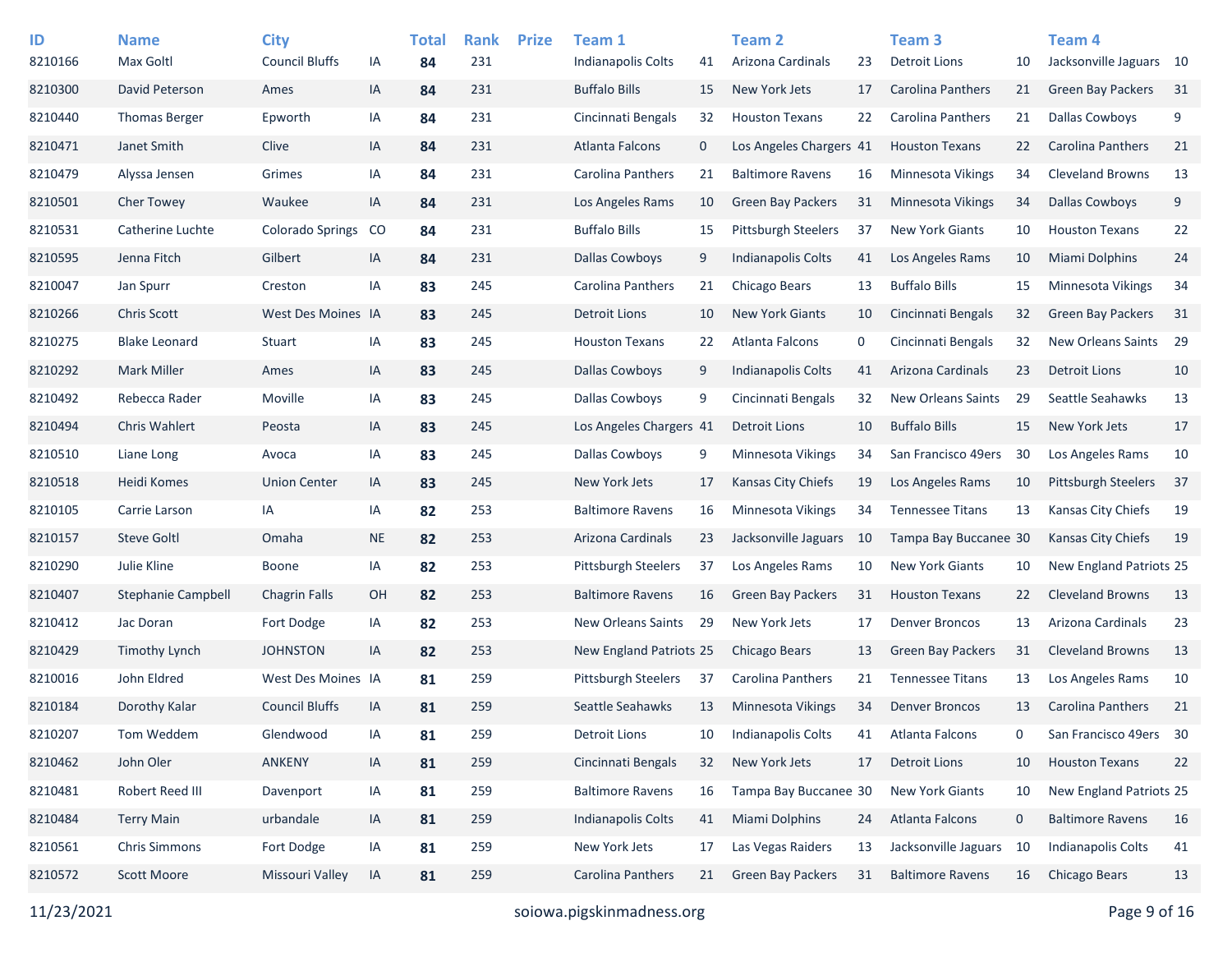| ID<br>8210580 | <b>Name</b><br>Reinhard Boeschen | <b>City</b><br>Waterloo | IA        | <b>Total</b><br>81 | <b>Rank</b><br>259 | <b>Prize</b> | Team 1<br><b>Dallas Cowboys</b> | 9  | <b>Team 2</b><br><b>Indianapolis Colts</b> | 41   | Team <sub>3</sub><br><b>Baltimore Ravens</b> | 16          | Team <sub>4</sub><br><b>Buffalo Bills</b> | 15 |
|---------------|----------------------------------|-------------------------|-----------|--------------------|--------------------|--------------|---------------------------------|----|--------------------------------------------|------|----------------------------------------------|-------------|-------------------------------------------|----|
| 8210032       | Jeff Klocko                      | Norwalk                 | IA        | 80                 | 268                |              | <b>Washington Team</b>          | 27 | Las Vegas Raiders                          | 13   | Dallas Cowboys                               | 9           | <b>Green Bay Packers</b>                  | 31 |
| 8210033       | <b>Charles Lee</b>               | Youngsville             | <b>NC</b> | 80                 | 268                |              | Philadelphia Eagles             | 40 | <b>New York Giants</b>                     | 10   | Las Vegas Raiders                            | 13          | New York Jets                             | 17 |
| 8210071       | Laura Lee                        | Kelley                  | IA        | 80                 | 268                |              | San Francisco 49ers             | 30 | Tampa Bay Buccanee 30                      |      | Jacksonville Jaguars                         | 10          | <b>Detroit Lions</b>                      | 10 |
| 8210072       | <b>Steve Bock</b>                | Ames                    | IA        | 80                 | 268                |              | <b>Detroit Lions</b>            | 10 | <b>Washington Team</b>                     | 27   | Tampa Bay Buccanee 30                        |             | Seattle Seahawks                          | 13 |
| 8210251       | Jeff Lyon                        | West Des Moines IA      |           | 80                 | 268                |              | San Francisco 49ers             | 30 | <b>New York Giants</b>                     | 10   | Atlanta Falcons                              | $\mathbf 0$ | Philadelphia Eagles                       | 40 |
| 8210256       | Jody Hayes                       | West Des Moines IA      |           | 80                 | 268                |              | <b>Detroit Lions</b>            | 10 | New York Jets                              | 17   | Cincinnati Bengals                           | 32          | Carolina Panthers                         | 21 |
| 8210317       | <b>Chris Thomas</b>              | Sioux City              | IA        | 80                 | 268                |              | Indianapolis Colts              | 41 | <b>New York Giants</b>                     | 10   | Kansas City Chiefs                           | 19          | Los Angeles Rams                          | 10 |
| 8210351       | <b>Carrie Heilig</b>             | Fremont                 | <b>NE</b> | 80                 | 268                |              | Dallas Cowboys                  | 9  | <b>Washington Team</b>                     | 27   | Las Vegas Raiders                            | 13          | <b>Green Bay Packers</b>                  | 31 |
| 8210441       | <b>Curtis Hollebrands</b>        | Clive                   | IA        | 80                 | 268                |              | Los Angeles Rams                | 10 | New England Patriots 25                    |      | Cincinnati Bengals                           | 32          | Las Vegas Raiders                         | 13 |
| 8210458       | Carissa Andermann                | Cedar Falls             | IA        | 80                 | 268                |              | <b>Baltimore Ravens</b>         | 16 | Cincinnati Bengals                         | 32   | <b>Houston Texans</b>                        | 22          | Jacksonville Jaguars 10                   |    |
| 8210587       | Sean Atwater                     | West Burlington         | IA        | 80                 | 268                |              | Las Vegas Raiders               | 13 | <b>Denver Broncos</b>                      | 13   | <b>New Orleans Saints</b>                    | 29          | New England Patriots 25                   |    |
| 8210185       | Patty Carman                     | <b>Council Bluffs</b>   | IA        | 79                 | 279                |              | New England Patriots 25         |    | <b>Detroit Lions</b>                       | 10   | Los Angeles Rams                             | 10          | Minnesota Vikings                         | 34 |
| 8210315       | Jodi Kerr                        | <b>Sioux City</b>       | IA        | 79                 | 279                |              | Jacksonville Jaguars 10         |    | <b>Green Bay Packers</b>                   | 31   | <b>Tennessee Titans</b>                      | 13          | New England Patriots 25                   |    |
| 8210336       | Judi Eyles                       | Ames                    | IA        | 79                 | 279                |              | Jacksonville Jaguars            | 10 | Cincinnati Bengals                         | 32   | Los Angeles Rams                             | 10          | Washington Team                           | 27 |
| 8210352       | <b>Carrie Heilig</b>             | Fremont                 | <b>NE</b> | 79                 | 279                |              | <b>Detroit Lions</b>            | 10 | <b>Tennessee Titans</b>                    | 13   | <b>Pittsburgh Steelers</b>                   | 37          | <b>Kansas City Chiefs</b>                 | 19 |
| 8210420       | Royal McClannahan                | Modale                  | IA        | 79                 | 279                |              | Carolina Panthers               | 21 | New York Jets                              | 17   | <b>Green Bay Packers</b>                     | 31          | Los Angeles Rams                          | 10 |
| 8210424       | Royal McClannahan                | Modale                  | IA        | 79                 | 279                |              | <b>Green Bay Packers</b>        | 31 | <b>Baltimore Ravens</b>                    | 16   | <b>Houston Texans</b>                        | 22          | Jacksonville Jaguars 10                   |    |
| 8210487       | Ashley Jackson                   | <b>Webster City</b>     | IA        | 79                 | 279                |              | New England Patriots 25         |    | <b>Houston Texans</b>                      | 22   | <b>Dallas Cowboys</b>                        | 9           | Arizona Cardinals                         | 23 |
| 8210502       | Cher Towey                       | Waukee                  | IA        | 79                 | 279                |              | <b>Houston Texans</b>           | 22 | Minnesota Vikings                          | 34   | <b>Denver Broncos</b>                        | 13          | Los Angeles Rams                          | 10 |
| 8210553       | Matthew Lundquist                | Clive                   | IA        | 79                 | 279                |              | Arizona Cardinals               | 23 | Tampa Bay Buccanee 30                      |      | <b>Tennessee Titans</b>                      | 13          | <b>Cleveland Browns</b>                   | 13 |
| 8210567       | Lisa Schumacher                  | <b>Cedar Rapids</b>     | IA        | 79                 | 279                |              | <b>Tennessee Titans</b>         | 13 | <b>Detroit Lions</b>                       | 10   | Philadelphia Eagles                          | 40          | <b>Baltimore Ravens</b>                   | 16 |
| 8210017       | Debby Eldred                     | West Des Moines IA      |           | 78                 | 289                |              | <b>Denver Broncos</b>           | 13 | Los Angeles Rams                           | 10   | New England Patriots 25                      |             | Tampa Bay Buccanee 30                     |    |
| 8210076       | <b>Morgan Henry</b>              | Des Moines              | IA        | 78                 | 289                |              | New England Patriots 25         |    | Chicago Bears                              | 13   | Atlanta Falcons                              | $\mathbf 0$ | Philadelphia Eagles 40                    |    |
| 8210078       | Melissa Cruise                   | Ames                    | IA        | 78                 | 289                |              | Carolina Panthers               | 21 | Seattle Seahawks                           | 13   | <b>Green Bay Packers</b>                     | 31          | Chicago Bears                             | 13 |
| 8210100       | Mike Burke                       | Sioux City              | IA        | 78                 | 289                |              | New York Jets                   | 17 | Las Vegas Raiders                          | 13   | Arizona Cardinals                            | 23          | New England Patriots 25                   |    |
| 8210338       | Judi Eyles                       | Ames                    | IA        | 78                 | 289                |              | Los Angeles Rams                | 10 | <b>Pittsburgh Steelers</b>                 | 37   | <b>Carolina Panthers</b>                     | 21          | <b>Detroit Lions</b>                      | 10 |
| 8210538       | Kelly Johnson                    | WALCOTT                 | IA        | 78                 | 289                |              | Arizona Cardinals               | 23 | New York Giants                            | 10   | <b>Buffalo Bills</b>                         | 15          | San Francisco 49ers 30                    |    |
| 8210591       | Julie Strum                      | Ames                    | IA        | 78                 | 289                |              | Arizona Cardinals               | 23 | Jacksonville Jaguars                       | - 10 | Cincinnati Bengals                           | 32          | <b>Cleveland Browns</b>                   | 13 |
| 8210350       | <b>Terry Knapp</b>               | Harlan                  | IA        | 77                 | 296                |              | Las Vegas Raiders               | 13 | New York Giants                            | 10   | Seattle Seahawks                             | 13          | Indianapolis Colts                        | 41 |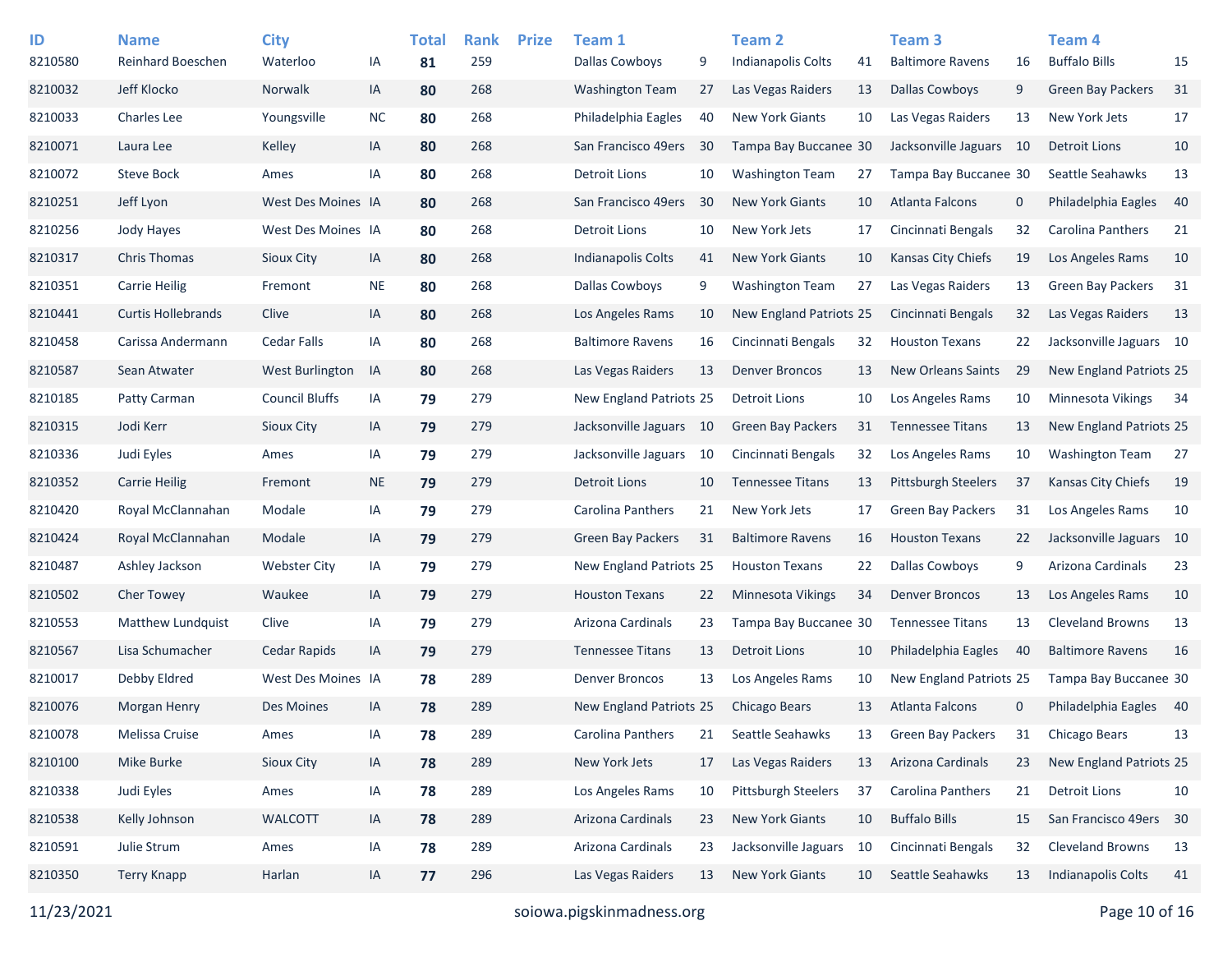| ID      | <b>Name</b>               | <b>City</b>           |           | <b>Total</b> | <b>Rank</b> | <b>Prize</b> | Team 1                     |     | <b>Team 2</b>            |    | Team <sub>3</sub>       |             | Team 4                   |             |
|---------|---------------------------|-----------------------|-----------|--------------|-------------|--------------|----------------------------|-----|--------------------------|----|-------------------------|-------------|--------------------------|-------------|
| 8210459 | Amanda Sipple             | Omaha                 | <b>NE</b> | 77           | 296         |              | Chicago Bears              | 13  | <b>Dallas Cowboys</b>    | 9  | New England Patriots 25 |             | San Francisco 49ers 30   |             |
| 8210006 | Charlie May               | West Des Moines IA    |           | 76           | 298         |              | <b>Washington Team</b>     | 27  | <b>Dallas Cowboys</b>    | 9  | Kansas City Chiefs      | 19          | Carolina Panthers        | 21          |
| 8210179 | Andrew Simonsen           | Underwood             | IA        | 76           | 298         |              | Miami Dolphins             | 24  | Jacksonville Jaguars     | 10 | Chicago Bears           | 13          | New Orleans Saints       | 29          |
| 8210181 | <b>Kirsten Davis</b>      | <b>Council Bluffs</b> | IA        | 76           | 298         |              | Kansas City Chiefs         | 19  | <b>Buffalo Bills</b>     | 15 | <b>Tennessee Titans</b> | 13          | New Orleans Saints       | 29          |
| 8210200 | Jean Hern                 | <b>Council Bluffs</b> | IA        | 76           | 298         |              | Las Vegas Raiders          | 13  | Arizona Cardinals        | 23 | Philadelphia Eagles     | 40          | <b>Atlanta Falcons</b>   | 0           |
| 8210273 | Adam Suter                | Ankeny                | IA        | 76           | 298         |              | <b>Cleveland Browns</b>    | 13  | <b>New York Giants</b>   | 10 | Philadelphia Eagles     | 40          | <b>Denver Broncos</b>    | 13          |
| 8210401 | Dan Stein                 | Urbandale             | IA        | 76           | 298         |              | New York Jets              | 17  | <b>Houston Texans</b>    | 22 | Jacksonville Jaguars    | - 10        | <b>Washington Team</b>   | 27          |
| 8210537 | Kelly Johnson             | <b>WALCOTT</b>        | IA        | 76           | 298         |              | Seattle Seahawks           | 13  | <b>Denver Broncos</b>    | 13 | <b>Dallas Cowboys</b>   | 9           | Indianapolis Colts       | 41          |
| 8210565 | <b>Holly Pickett</b>      | Ankeny                | ΙA        | 76           | 298         |              | Kansas City Chiefs         | 19  | Chicago Bears            | 13 | <b>New York Giants</b>  | 10          | Minnesota Vikings        | 34          |
| 8210223 | James Grimes              | Altoona               | IA        | 75           | 306         |              | Jacksonville Jaguars       | -10 | <b>Houston Texans</b>    | 22 | Seattle Seahawks        | 13          | San Francisco 49ers 30   |             |
| 8210308 | James Cunningham          | Sioux City            | IA        | 75           | 306         |              | Jacksonville Jaguars       | 10  | Kansas City Chiefs       | 19 | <b>Baltimore Ravens</b> | 16          | San Francisco 49ers 30   |             |
| 8210404 | Stephanie Campbell        | <b>Chagrin Falls</b>  | OН        | 75           | 306         |              | <b>Detroit Lions</b>       | 10  | Seattle Seahawks         | 13 | <b>Houston Texans</b>   | 22          | Tampa Bay Buccanee 30    |             |
| 8210525 | Randall Leventhal         | Waukee                | IA        | 75           | 306         |              | <b>New York Giants</b>     | 10  | <b>Carolina Panthers</b> | 21 | Minnesota Vikings       | 34          | <b>Detroit Lions</b>     | 10          |
| 8210568 | Jean Wulf                 | Davenport             | IA        | 75           | 306         |              | Tampa Bay Buccanee 30      |     | <b>Baltimore Ravens</b>  | 16 | New Orleans Saints      | - 29        | <b>Atlanta Falcons</b>   | $\mathbf 0$ |
| 8210178 | Gerogia Goltl             | Omaha                 | <b>NE</b> | 74           | 311         |              | Atlanta Falcons            | 0   | New York Jets            | 17 | New England Patriots 25 |             | Cincinnati Bengals       | 32          |
| 8210257 | <b>Brent Kock</b>         | West Des Moines IA    |           | 74           | 311         |              | Seattle Seahawks           | 13  | Arizona Cardinals        | 23 | New England Patriots 25 |             | <b>Cleveland Browns</b>  | 13          |
| 8210408 | <b>Stephanie Campbell</b> | <b>Chagrin Falls</b>  | ОH        | 74           | 311         |              | <b>New York Giants</b>     | 10  | <b>Denver Broncos</b>    | 13 | Los Angeles Chargers 41 |             | Jacksonville Jaguars 10  |             |
| 8210416 | Katherine Pierce          | Des Moines            | IA        | 74           | 311         |              | San Francisco 49ers        | 30  | <b>Cleveland Browns</b>  | 13 | Atlanta Falcons         | $\mathbf 0$ | <b>Green Bay Packers</b> | 31          |
| 8210522 | Loren Goettsch            | <b>Sioux City</b>     | IA        | 74           | 311         |              | Jacksonville Jaguars       | 10  | Cincinnati Bengals       | 32 | <b>Denver Broncos</b>   | 13          | Kansas City Chiefs       | 19          |
| 8210536 | Rusti Wood                | Indianola             | IA        | 74           | 311         |              | Los Angeles Rams           | 10  | Carolina Panthers        | 21 | San Francisco 49ers     | 30          | <b>Tennessee Titans</b>  | 13          |
| 8210254 | Nate Ladwig               | West Des Moines IA    |           | 73           | 317         |              | <b>Cleveland Browns</b>    | 13  | Chicago Bears            | 13 | San Francisco 49ers     | 30          | New York Jets            | 17          |
| 8210304 | John Nelsen               | Lawton                | IA        | 73           | 317         |              | Kansas City Chiefs         | 19  | <b>Denver Broncos</b>    | 13 | <b>New York Giants</b>  | 10          | <b>Green Bay Packers</b> | 31          |
| 8210319 | Jennifer Probasco         | Lawton                | IA        | 73           | 317         |              | Tampa Bay Buccanee 30      |     | Carolina Panthers        | 21 | Dallas Cowboys          | 9           | Seattle Seahawks         | 13          |
| 8210345 | Jo Ellen Shonkwiler       | Estherville           | IA        | 73           | 317         |              | <b>Carolina Panthers</b>   | 21  | <b>New York Giants</b>   | 10 | <b>Buffalo Bills</b>    | 15          | <b>Washington Team</b>   | 27          |
| 8210439 | <b>Thomas Berger</b>      | Epworth               | ΙA        | 73           | 317         |              | Pittsburgh Steelers        | 37  | <b>Detroit Lions</b>     | 10 | Las Vegas Raiders       | 13          | <b>Cleveland Browns</b>  | 13          |
| 8210456 | Janett Barrett            | <b>Rockwell City</b>  | IA        | 73           | 317         |              | New England Patriots 25    |     | <b>Denver Broncos</b>    | 13 | <b>Houston Texans</b>   | 22          | Las Vegas Raiders        | 13          |
| 8210473 | Steven Mickelson          | West Des Moines IA    |           | 73           | 317         |              | <b>Pittsburgh Steelers</b> | 37  | <b>New York Giants</b>   | 10 | <b>Tennessee Titans</b> | 13          | Seattle Seahawks         | 13          |
| 8210485 | <b>Terry Main</b>         | urbandale             | IA        | 73           | 317         |              | Las Vegas Raiders          | 13  | Carolina Panthers        | 21 | <b>Houston Texans</b>   | 22          | New York Jets            | 17          |
| 8210517 | Jeri Lyn Bares            | Oskaloosa             | IA        | 73           | 317         |              | <b>Detroit Lions</b>       | 10  | <b>Dallas Cowboys</b>    | 9  | <b>Cleveland Browns</b> | 13          | Los Angeles Chargers 41  |             |
| 8210577 | Darrell Conder            | Des Moines            | IA        | 73           | 317         |              | Kansas City Chiefs         | 19  | Jacksonville Jaguars 10  |    | Los Angeles Rams        | 10          | Minnesota Vikings        | 34          |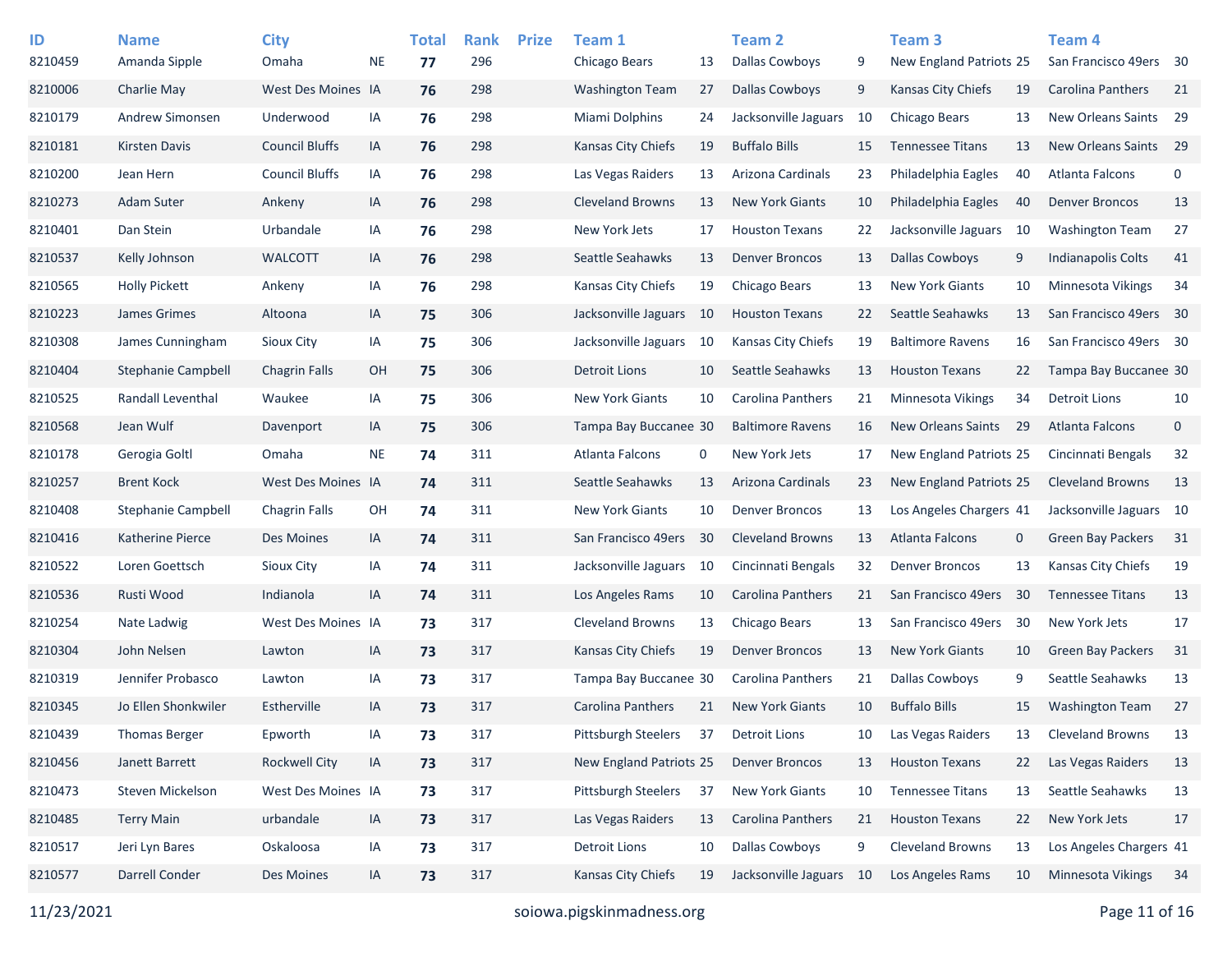| ID<br>8210588 | <b>Name</b><br>Glenda Cogley | <b>City</b><br>Grimes | IA        | <b>Total</b><br>73 | <b>Rank</b><br>317 | <b>Prize</b> | Team 1<br>Las Vegas Raiders | 13           | <b>Team 2</b><br><b>Green Bay Packers</b> | 31          | Team <sub>3</sub><br>Kansas City Chiefs | 19 | Team 4<br><b>New York Giants</b> | 10          |
|---------------|------------------------------|-----------------------|-----------|--------------------|--------------------|--------------|-----------------------------|--------------|-------------------------------------------|-------------|-----------------------------------------|----|----------------------------------|-------------|
| 8210106       | Kelli Harris                 | <b>Sgt Bluffs</b>     | IA        | 72                 | 328                |              | <b>Houston Texans</b>       | 22           | <b>Denver Broncos</b>                     | 13          | <b>Miami Dolphins</b>                   | 24 | <b>Tennessee Titans</b>          | 13          |
| 8210115       | Dennis Ard                   | Sioux City            | IA        | 72                 | 328                |              | Las Vegas Raiders           | 13           | <b>Dallas Cowboys</b>                     | 9           | Philadelphia Eagles                     | 40 | <b>Detroit Lions</b>             | 10          |
| 8210133       | Norm Coates                  | Moultonborough NH     |           | 72                 | 328                |              | New York Jets               | 17           | <b>Detroit Lions</b>                      | 10          | Miami Dolphins                          | 24 | Carolina Panthers                | 21          |
| 8210215       | <b>Tony Peterson</b>         | <b>Council Bluffs</b> | IA        | 72                 | 328                |              | <b>Green Bay Packers</b>    | 31           | <b>Tennessee Titans</b>                   | 13          | <b>Buffalo Bills</b>                    | 15 | <b>Cleveland Browns</b>          | 13          |
| 8210217       | John Focht                   | Omaha                 | <b>NE</b> | 72                 | 328                |              | <b>Baltimore Ravens</b>     | 16           | Chicago Bears                             | 13          | <b>Tennessee Titans</b>                 | 13 | San Francisco 49ers 30           |             |
| 8210268       | Jason Hatcher                | West Des Moines IA    |           | 72                 | 328                |              | Kansas City Chiefs          | 19           | San Francisco 49ers                       | 30          | <b>Tennessee Titans</b>                 | 13 | Jacksonville Jaguars 10          |             |
| 8210305       | <b>Ryan Denney</b>           | Lawton                | IA        | 72                 | 328                |              | <b>Pittsburgh Steelers</b>  | 37           | Seattle Seahawks                          | 13          | <b>Houston Texans</b>                   | 22 | Atlanta Falcons                  | $\mathbf 0$ |
| 8210339       | James Bares                  | <b>Sturgis</b>        | <b>SD</b> | 72                 | 328                |              | Atlanta Falcons             | 0            | Las Vegas Raiders                         | 13          | New Orleans Saints                      | 29 | Tampa Bay Buccanee 30            |             |
| 8210552       | Matthew Lundquist            | Clive                 | IA        | 72                 | 328                |              | <b>Denver Broncos</b>       | 13           | <b>Baltimore Ravens</b>                   | 16          | Tampa Bay Buccanee 30                   |    | <b>Chicago Bears</b>             | 13          |
| 8210558       | <b>Austin Myers</b>          | Adel                  | IA        | 72                 | 328                |              | Seattle Seahawks            | 13           | <b>Kansas City Chiefs</b>                 | 19          | Atlanta Falcons                         | 0  | Philadelphia Eagles              | 40          |
| 8210592       | Lori Kaup                    | <b>Boone</b>          | IA        | 72                 | 328                |              | <b>Denver Broncos</b>       | 13           | <b>New England Patriots 25</b>            |             | Carolina Panthers                       | 21 | Las Vegas Raiders                | 13          |
| 8210596       | Mary Fitch                   | Ames                  | IA        | 72                 | 328                |              | Chicago Bears               | 13           | Los Angeles Rams                          | 10          | <b>Washington Team</b>                  | 27 | <b>Houston Texans</b>            | 22          |
| 8210600       | Maureen Rozen                | Robins                | IA        | 72                 | 328                |              | Jacksonville Jaguars        | 10           | Kansas City Chiefs                        | 19          | <b>Washington Team</b>                  | 27 | <b>Baltimore Ravens</b>          | 16          |
| 8210003       | Tom Meneough                 | Des Moines            | IA        | 71                 | 341                |              | <b>Washington Team</b>      | 27           | <b>Houston Texans</b>                     | 22          | <b>Tennessee Titans</b>                 | 13 | Dallas Cowboys                   | 9           |
| 8210014       | Ken Scarpino                 | Des Moines            | IA        | 71                 | 341                |              | Cincinnati Bengals          | 32           | <b>Detroit Lions</b>                      | 10          | <b>New York Giants</b>                  | 10 | Kansas City Chiefs               | 19          |
| 8210020       | Gerry Swartbough             | Norwalk               | IA        | 71                 | 341                |              | <b>Tennessee Titans</b>     | 13           | <b>Dallas Cowboys</b>                     | 9           | <b>Washington Team</b>                  | 27 | <b>Houston Texans</b>            | 22          |
| 8210046       | <b>Greg Staples</b>          | Norwalk               | IA        | 71                 | 341                |              | <b>Houston Texans</b>       | 22           | <b>Denver Broncos</b>                     | 13          | Arizona Cardinals                       | 23 | <b>Tennessee Titans</b>          | 13          |
| 8210101       | Jessica Noll                 | Akron                 | IA        | 71                 | 341                |              | San Francisco 49ers         | 30           | Las Vegas Raiders                         | 13          | Kansas City Chiefs                      | 19 | <b>Dallas Cowboys</b>            | 9           |
| 8210104       | Ethan Riley                  | Sioux City            | IA        | 71                 | 341                |              | Seattle Seahawks            | 13           | Atlanta Falcons                           | $\mathbf 0$ | <b>New York Jets</b>                    | 17 | Los Angeles Chargers 41          |             |
| 8210144       | Kyle Brown                   | Des Moines            | IA        | 71                 | 341                |              | Carolina Panthers           | 21           | <b>Houston Texans</b>                     | 22          | <b>Buffalo Bills</b>                    | 15 | <b>Tennessee Titans</b>          | 13          |
| 8210168       | Joe Goltl                    | <b>Council Bluffs</b> | IA        | 71                 | 341                |              | Carolina Panthers           | 21           | <b>Tennessee Titans</b>                   | 13          | <b>Cleveland Browns</b>                 | 13 | Miami Dolphins                   | 24          |
| 8210540       | Joe Uran                     | Soiux City            | IA        | 71                 | 341                |              | Chicago Bears               | 13           | <b>Washington Team</b>                    | 27          | Los Angeles Rams                        | 10 | Carolina Panthers                | 21          |
| 8210604       | Staci Uhl                    | sioux city            | IA        | 71                 | 341                |              | <b>Atlanta Falcons</b>      | $\mathbf{0}$ | <b>New York Giants</b>                    | 10          | <b>Pittsburgh Steelers</b>              | 37 | Miami Dolphins                   | 24          |
| 8210606       | <b>Terry Ragaller</b>        | Sergeant Bluff        | IA        | 71                 | 341                |              | Los Angeles Rams            | 10           | Atlanta Falcons                           | 0           | San Francisco 49ers                     | 30 | Green Bay Packers                | 31          |
| 8210049       | Dyaln Spurr                  | Norwalk               | IA        | 70                 | 352                |              | <b>Baltimore Ravens</b>     | 16           | Carolina Panthers                         | 21          | <b>Detroit Lions</b>                    | 10 | Arizona Cardinals                | 23          |
| 8210195       | Rocky Rothmock               |                       |           | 70                 | 352                |              | San Francisco 49ers         | 30           | New York Jets                             | 17          | Seattle Seahawks                        | 13 | Jacksonville Jaguars 10          |             |
| 8210270       | Andre Owen                   | West Des Moines IA    |           | 70                 | 352                |              | Cincinnati Bengals          | 32           | <b>Tennessee Titans</b>                   | 13          | <b>Buffalo Bills</b>                    | 15 | New York Giants                  | 10          |
| 8210468       | Phillip Strekal              | Albany                | OH        | 70                 | 352                |              | Las Vegas Raiders           | 13           | <b>Denver Broncos</b>                     | 13          | Chicago Bears                           | 13 | Green Bay Packers                | 31          |
| 8210226       | <b>Melanie Devine</b>        | Des Moines            | IA        | 69                 | 356                |              | Los Angeles Rams            | 10           | <b>Houston Texans</b>                     | 22          | <b>Baltimore Ravens</b>                 | 16 | Carolina Panthers                | 21          |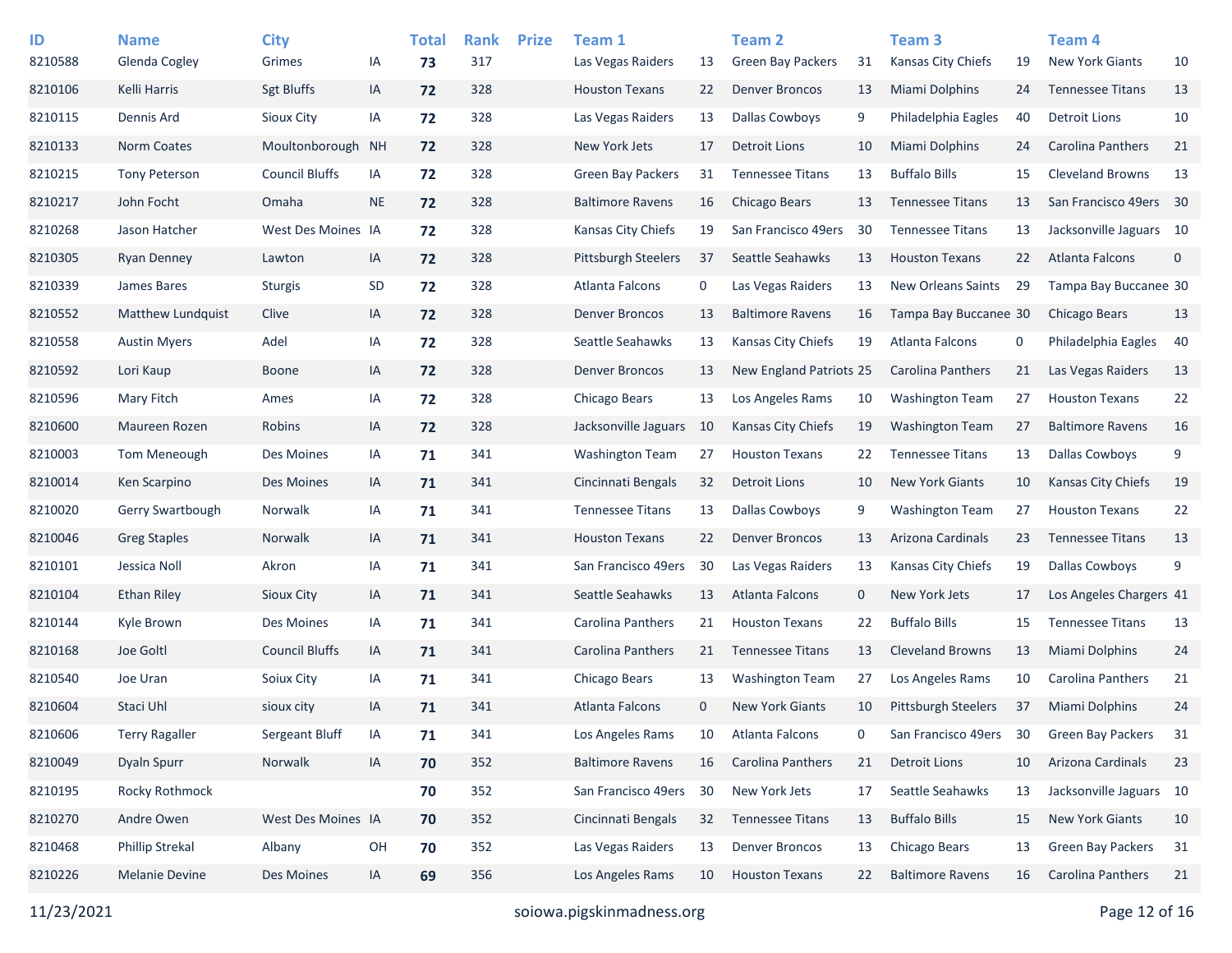| ID      | <b>Name</b>           | <b>City</b>           |           | <b>Total</b> | <b>Rank</b> | <b>Prize</b> | Team 1                  |    | <b>Team 2</b>             |    | Team <sub>3</sub>         |             | Team <sub>4</sub>          |    |
|---------|-----------------------|-----------------------|-----------|--------------|-------------|--------------|-------------------------|----|---------------------------|----|---------------------------|-------------|----------------------------|----|
| 8210335 | Judi Eyles            | Ames                  | IA        | 69           | 356         |              | <b>Tennessee Titans</b> | 13 | <b>Green Bay Packers</b>  | 31 | <b>Atlanta Falcons</b>    | 0           | New England Patriots 25    |    |
| 8210421 | Royal McClannahan     | Modale                | IA        | 69           | 356         |              | Carolina Panthers       | 21 | Las Vegas Raiders         | 13 | Chicago Bears             | 13          | <b>Houston Texans</b>      | 22 |
| 8210476 | Marcus Barkema        | Goodell               | IA        | 69           | 356         |              | Jacksonville Jaguars    | 10 | New York Jets             | 17 | Las Vegas Raiders         | 13          | New Orleans Saints         | 29 |
| 8210598 | Anthony Robinson      | Kansas City           | <b>MO</b> | 69           | 356         |              | Miami Dolphins          | 24 | <b>Cleveland Browns</b>   | 13 | <b>Buffalo Bills</b>      | 15          | New York Jets              | 17 |
| 8210603 | Lynn Snyder           | Coralville            | IA        | 69           | 356         |              | Dallas Cowboys          | 9  | <b>Baltimore Ravens</b>   | 16 | <b>Green Bay Packers</b>  | 31          | Seattle Seahawks           | 13 |
| 8210034 | <b>Charles Lee</b>    | Youngsville           | <b>NC</b> | 68           | 362         |              | <b>Baltimore Ravens</b> | 16 | <b>New Orleans Saints</b> | 29 | Jacksonville Jaguars      | - 10        | Seattle Seahawks           | 13 |
| 8210129 | Kara Lagunas          | <b>Grand Prairie</b>  | TX        | 68           | 362         |              | <b>Tennessee Titans</b> | 13 | Seattle Seahawks          | 13 | Las Vegas Raiders         | 13          | New Orleans Saints         | 29 |
| 8210172 | Jeremy Wood           | <b>Council Bluffs</b> | IA        | 68           | 362         |              | <b>Buffalo Bills</b>    | 15 | Chicago Bears             | 13 | San Francisco 49ers       | -30         | <b>New York Giants</b>     | 10 |
| 8210329 | Clatyon Fjerstad      | Lytton                | IA        | 68           | 362         |              | Jacksonville Jaguars    | 10 | <b>Tennessee Titans</b>   | 13 | New Orleans Saints        | 29          | <b>Baltimore Ravens</b>    | 16 |
| 8210434 | <b>Benjmin Lacey</b>  | Ankeny                | IA        | 68           | 362         |              | <b>Baltimore Ravens</b> | 16 | <b>New Orleans Saints</b> | 29 | <b>Detroit Lions</b>      | 10          | <b>Denver Broncos</b>      | 13 |
| 8210498 | Timothy Lightner      | Bettendorf            | IA        | 68           | 362         |              | Atlanta Falcons         | 0  | Jacksonville Jaguars      | 10 | Carolina Panthers         | 21          | <b>Pittsburgh Steelers</b> | 37 |
| 8210512 | Liane Long            | Avoca                 | IA        | 68           | 362         |              | <b>Baltimore Ravens</b> | 16 | New York Jets             | 17 | <b>Houston Texans</b>     | 22          | <b>Tennessee Titans</b>    | 13 |
| 8210557 | <b>Austin Myers</b>   | Adel                  | ΙA        | 68           | 362         |              | <b>Denver Broncos</b>   | 13 | <b>Cleveland Browns</b>   | 13 | <b>Tennessee Titans</b>   | 13          | New Orleans Saints         | 29 |
| 8210167 | Jack Goltl            | <b>Council Bluffs</b> | IA        | 67           | 370         |              | <b>Denver Broncos</b>   | 13 | Las Vegas Raiders         | 13 | <b>Atlanta Falcons</b>    | $\mathbf 0$ | Los Angeles Chargers 41    |    |
| 8210176 | <b>Steve Andrews</b>  | <b>Council Bluffs</b> | IA        | 67           | 370         |              | Los Angeles Rams        | 10 | Kansas City Chiefs        | 19 | New England Patriots 25   |             | Seattle Seahawks           | 13 |
| 8210333 | Carmie Hotchkiss      | Sioux City            | IA        | 67           | 370         |              | <b>Cleveland Browns</b> | 13 | <b>New York Giants</b>    | 10 | <b>Buffalo Bills</b>      | 15          | New Orleans Saints         | 29 |
| 8210570 | Jean Wulf             | Davenport             | ΙA        | 67           | 370         |              | <b>Washington Team</b>  | 27 | Los Angeles Rams          | 10 | New York Jets             | 17          | Seattle Seahawks           | 13 |
| 8210007 | <b>Floyd Constant</b> | West Des Moines IA    |           | 66           | 374         |              | Chicago Bears           | 13 | Las Vegas Raiders         | 13 | Seattle Seahawks          | 13          | <b>Washington Team</b>     | 27 |
| 8210163 | Lori Havck            | Omaha                 | <b>NE</b> | 66           | 374         |              | <b>Detroit Lions</b>    | 10 | Kansas City Chiefs        | 19 | Miami Dolphins            | 24          | <b>Tennessee Titans</b>    | 13 |
| 8210165 | Terri Fuxa            | Omaha                 | <b>NE</b> | 66           | 374         |              | <b>Denver Broncos</b>   | 13 | Chicago Bears             | 13 | <b>New York Giants</b>    | 10          | Tampa Bay Buccanee 30      |    |
| 8210340 | Donna Bares           | <b>Sturgis</b>        | SD        | 66           | 374         |              | <b>Baltimore Ravens</b> | 16 | <b>Washington Team</b>    | 27 | Atlanta Falcons           | 0           | Arizona Cardinals          | 23 |
| 8210465 | Kirtsin Koestler      | <b>Norwalk</b>        | IA        | 66           | 374         |              | <b>Houston Texans</b>   | 22 | <b>New York Giants</b>    | 10 | Seattle Seahawks          | 13          | <b>Carolina Panthers</b>   | 21 |
| 8210560 | <b>Chris Simmons</b>  | Fort Dodge            | IA        | 66           | 374         |              | <b>Buffalo Bills</b>    | 15 | <b>Denver Broncos</b>     | 13 | <b>Tennessee Titans</b>   | 13          | New England Patriots 25    |    |
| 8210015 | Jeff Eldred           | <b>Webster Groves</b> | <b>MO</b> | 65           | 380         |              | <b>Houston Texans</b>   | 22 | <b>Denver Broncos</b>     | 13 | <b>Atlanta Falcons</b>    | $\mathbf 0$ | San Francisco 49ers 30     |    |
| 8210077 | Jessica Arneson       | Ames                  | IA        | 65           | 380         |              | New Orleans Saints      | 29 | <b>Tennessee Titans</b>   | 13 | <b>Denver Broncos</b>     | 13          | <b>Detroit Lions</b>       | 10 |
| 8210086 | Angie Vanwestan       | <b>Story City</b>     | IA        | 65           | 380         |              | <b>Detroit Lions</b>    | 10 | <b>Miami Dolphins</b>     | 24 | <b>Dallas Cowboys</b>     | 9           | <b>Houston Texans</b>      | 22 |
| 8210265 | Ryan Purdy            | Van Meter             | IA        | 65           | 380         |              | <b>Detroit Lions</b>    | 10 | Atlanta Falcons           | 0  | <b>Green Bay Packers</b>  | 31          | Miami Dolphins             | 24 |
| 8210520 | Jason Pleggenkuhle    | Adel                  | IA        | 65           | 380         |              | New England Patriots 25 |    | New York Jets             | 17 | Seattle Seahawks          | 13          | New York Giants            | 10 |
| 8210574 | Keith Soffa           | Adel                  | IA        | 65           | 380         |              | <b>Tennessee Titans</b> | 13 | Arizona Cardinals         | 23 | Jacksonville Jaguars 10   |             | Kansas City Chiefs         | 19 |
| 8210112 | Kellen Fitch          | Sioux City            | IA        | 64           | 386         |              | <b>Detroit Lions</b>    | 10 | Atlanta Falcons           | 0  | <b>Indianapolis Colts</b> | 41          | <b>Denver Broncos</b>      | 13 |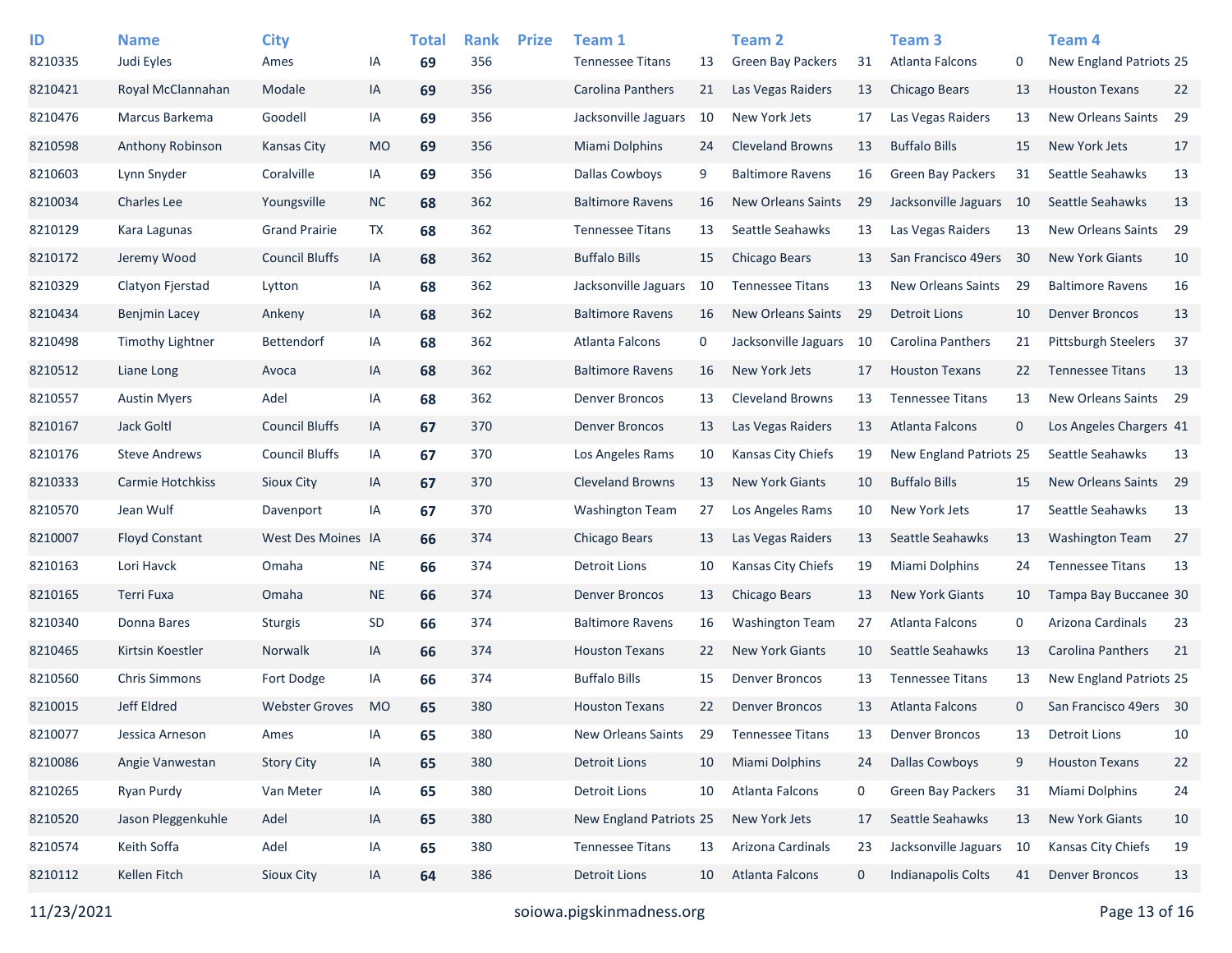| ID      | <b>Name</b>             | <b>City</b>           |           | <b>Total</b> | <b>Rank</b> | <b>Prize</b> | Team 1                  |             | Team 2                    |    | Team <sub>3</sub>       |             | Team 4                    |    |
|---------|-------------------------|-----------------------|-----------|--------------|-------------|--------------|-------------------------|-------------|---------------------------|----|-------------------------|-------------|---------------------------|----|
| 8210289 | <b>Mark Miller</b>      | Ames                  | IA        | 64           | 386         |              | Atlanta Falcons         | 0           | New York Jets             | 17 | Minnesota Vikings       | 34          | <b>Cleveland Browns</b>   | 13 |
| 8210469 | <b>Phillip Strekal</b>  | Albany                | OH        | 64           | 386         |              | <b>Dallas Cowboys</b>   | 9           | Cincinnati Bengals        | 32 | <b>Denver Broncos</b>   | 13          | <b>New York Giants</b>    | 10 |
| 8210116 | <b>Brent Eickholt</b>   | Sioux City            | IA        | 63           | 389         |              | Los Angeles Rams        | 10          | <b>Dallas Cowboys</b>     | 9  | Jacksonville Jaguars    | 10          | Minnesota Vikings         | 34 |
| 8210255 | <b>Mason Mumm</b>       | West Des Moines IA    |           | 63           | 389         |              | Kansas City Chiefs      | 19          | Detroit Lions             | 10 | Miami Dolphins          | 24          | <b>New York Giants</b>    | 10 |
| 8210303 | Mick Lefler             | Lawton                | IA        | 63           | 389         |              | Atlanta Falcons         | 0           | <b>Baltimore Ravens</b>   | 16 | <b>Detroit Lions</b>    | 10          | Pittsburgh Steelers       | 37 |
| 8210312 | Alicia Sanders Jr       | Lawton                | IA        | 63           | 389         |              | Los Angeles Rams        | 10          | <b>Cleveland Browns</b>   | 13 | <b>Washington Team</b>  | 27          | Seattle Seahawks          | 13 |
| 8210323 | Zac Croft               | Sioux City            | IA        | 63           | 389         |              | <b>Washington Team</b>  | 27          | <b>Dallas Cowboys</b>     | 9  | <b>New York Giants</b>  | 10          | New York Jets             | 17 |
| 8210330 | <b>Carmie Hotchkiss</b> | Sioux City            | IA        | 63           | 389         |              | <b>Dallas Cowboys</b>   | 9           | Chicago Bears             | 13 | New York Jets           | 17          | Miami Dolphins            | 24 |
| 8210563 | Sheri Partington        | Elkhart               | IA        | 63           | 389         |              | <b>Washington Team</b>  | 27          | Los Angeles Rams          | 10 | Seattle Seahawks        | 13          | <b>Cleveland Browns</b>   | 13 |
| 8210011 | <b>Tom Woods</b>        | Urbandale             | IA        | 62           | 396         |              | Las Vegas Raiders       | 13          | Arizona Cardinals         | 23 | <b>Baltimore Ravens</b> | 16          | <b>New York Giants</b>    | 10 |
| 8210260 | Kaylene Ballesteros     | Indianola             | IA        | 62           | 396         |              | <b>Tennessee Titans</b> | 13          | <b>New Orleans Saints</b> | 29 | <b>Detroit Lions</b>    | 10          | Jacksonville Jaguars 10   |    |
| 8210410 | Mary F Rogowicki        | Tuckahoe              | <b>NY</b> | 62           | 396         |              | Atlanta Falcons         | $\mathbf 0$ | San Francisco 49ers       | 30 | <b>Tennessee Titans</b> | 13          | <b>Kansas City Chiefs</b> | 19 |
| 8210454 | Jody Erion              | Farley                | IA        | 62           | 396         |              | <b>Detroit Lions</b>    | 10          | Los Angeles Rams          | 10 | Arizona Cardinals       | 23          | Kansas City Chiefs        | 19 |
| 8210153 | Kevin Graslewicz        | Omaha                 | <b>NE</b> | 61           | 400         |              | Indianapolis Colts      | 41          | Los Angeles Rams          | 10 | <b>Atlanta Falcons</b>  | $\mathbf 0$ | <b>Detroit Lions</b>      | 10 |
| 8210175 | Greg Schultz            | Glenwood              | IA        | 61           | 400         |              | <b>Dallas Cowboys</b>   | 9           | <b>Washington Team</b>    | 27 | <b>Buffalo Bills</b>    | 15          | Jacksonville Jaguars 10   |    |
| 8210196 | <b>Mike Mittan</b>      | <b>Council Bluffs</b> | IA        | 61           | 400         |              | <b>Washington Team</b>  | 27          | <b>Buffalo Bills</b>      | 15 | Dallas Cowboys          | 9           | Los Angeles Rams          | 10 |
| 8210229 | <b>Melanie Devine</b>   | Des Moines            | IA        | 61           | 400         |              | Los Angeles Rams        | 10          | New England Patriots 25   |    | <b>Detroit Lions</b>    | 10          | <b>Baltimore Ravens</b>   | 16 |
| 8210267 | <b>Mason Mumm</b>       | West Des Moines IA    |           | 61           | 400         |              | New England Patriots 25 |             | <b>Baltimore Ravens</b>   | 16 | <b>New York Giants</b>  | 10          | Los Angeles Rams          | 10 |
| 8210463 | John Oler               | <b>ANKENY</b>         | IA        | 61           | 400         |              | New York Jets           | 17          | <b>Buffalo Bills</b>      | 15 | <b>New York Giants</b>  | 10          | Kansas City Chiefs        | 19 |
| 8210489 | <b>Bob Shoultz</b>      | Sioux City            | IA        | 61           | 400         |              | <b>Denver Broncos</b>   | 13          | Seattle Seahawks          | 13 | <b>Houston Texans</b>   | 22          | Las Vegas Raiders         | 13 |
| 8210566 | Chrystel Hatcher        | Ames                  | IA        | 61           | 400         |              | Seattle Seahawks        | 13          | New England Patriots 25   |    | Los Angeles Rams        | 10          | Las Vegas Raiders         | 13 |
| 8210074 | <b>Bryce Arneson</b>    | Ames                  | IA        | 60           | 408         |              | Seattle Seahawks        | 13          | <b>Minnesota Vikings</b>  | 34 | Atlanta Falcons         | $\mathbf 0$ | <b>Chicago Bears</b>      | 13 |
| 8210497 | <b>Chris Wahlert</b>    | Peosta                | IA        | 60           | 408         |              | <b>Miami Dolphins</b>   | 24          | Seattle Seahawks          | 13 | <b>Tennessee Titans</b> | 13          | Jacksonville Jaguars 10   |    |
| 8210585 | Jason Gold              | Dallas City           | IL.       | 59           | 410         |              | <b>Detroit Lions</b>    | 10          | <b>Atlanta Falcons</b>    | 0  | Kansas City Chiefs      | 19          | San Francisco 49ers 30    |    |
| 8210444 | Tammi Vail              | Rockford              | IL.       | 58           | 411         |              | Atlanta Falcons         | 0           | <b>Denver Broncos</b>     | 13 | <b>Houston Texans</b>   | 22          | Arizona Cardinals         | 23 |
| 8210353 | <b>Carrie Heilig</b>    | Fremont               | $\sf NE$  | 57           | 412         |              | Atlanta Falcons         | $\mathbf 0$ | Las Vegas Raiders         | 13 | <b>Detroit Lions</b>    | 10          | Minnesota Vikings         | 34 |
| 8210414 | Thomas Wardlow          | Waverly               | IA        | 57           | 412         |              | Seattle Seahawks        | 13          | Jacksonville Jaguars 10   |    | <b>Tennessee Titans</b> | 13          | Carolina Panthers         | 21 |
| 8210505 | <b>Heather Dolan</b>    | Denver                | IA        | 57           | 412         |              | Kansas City Chiefs      | 19          | <b>Dallas Cowboys</b>     | 9  | <b>Baltimore Ravens</b> | 16          | Las Vegas Raiders         | 13 |
| 8210029 | Paul Patterson          | Norwalk               | IA        | 56           | 415         |              | <b>Tennessee Titans</b> | 13          | Atlanta Falcons           | 0  | Chicago Bears           | 13          | Tampa Bay Buccanee 30     |    |
| 8210199 | Jean Hern               | <b>Council Bluffs</b> | IA        | 56           | 415         |              | Atlanta Falcons         | $\mathbf 0$ | <b>Denver Broncos</b>     | 13 | Carolina Panthers       | 21          | <b>Houston Texans</b>     | 22 |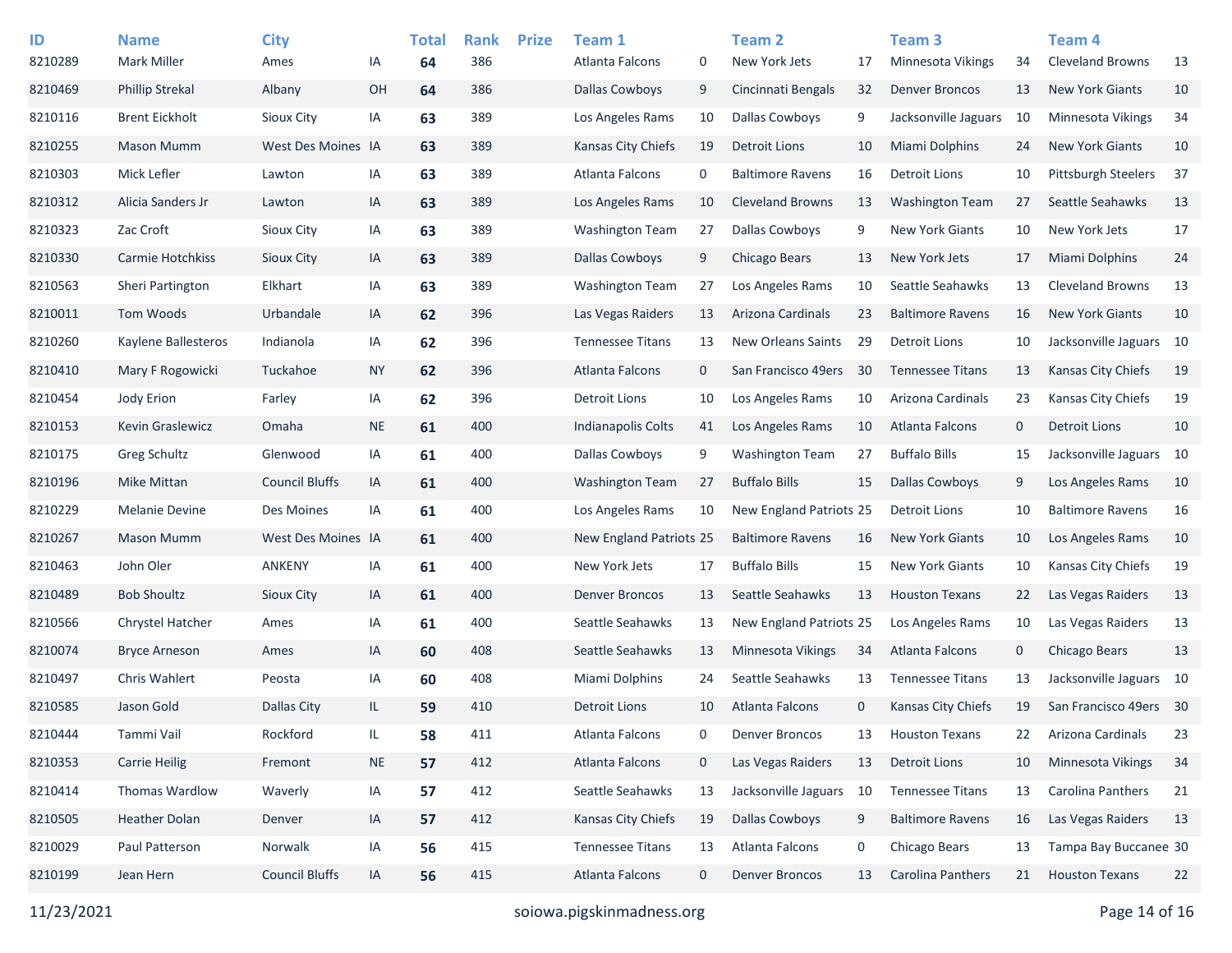| ID      | <b>Name</b>               | <b>City</b>             |           | <b>Total</b> | <b>Rank</b> | <b>Prize</b> | Team 1                  |    | Team 2                  |             | Team <sub>3</sub>        |             | Team 4                  |             |
|---------|---------------------------|-------------------------|-----------|--------------|-------------|--------------|-------------------------|----|-------------------------|-------------|--------------------------|-------------|-------------------------|-------------|
| 8210274 | <b>Matt Granzow</b>       | West Des Moines IA      |           | 56           | 415         |              | New York Jets           | 17 | Atlanta Falcons         | 0           | <b>Dallas Cowboys</b>    | 9           | Tampa Bay Buccanee 30   |             |
| 8210511 | Liane Long                | Avoca                   | IA        | 55           | 418         |              | <b>Dallas Cowboys</b>   | 9  | New York Jets           | 17          | <b>Denver Broncos</b>    | 13          | <b>Baltimore Ravens</b> | 16          |
| 8210516 | Jeri Lyn Bares            | Oskaloosa               | IA        | 55           | 418         |              | <b>Houston Texans</b>   | 22 | <b>Denver Broncos</b>   | 13          | <b>Detroit Lions</b>     | 10          | Los Angeles Rams        | 10          |
| 8210079 | Deb Arneson               | Ames                    | IA        | 54           | 420         |              | <b>Houston Texans</b>   | 22 | Kansas City Chiefs      | 19          | <b>Atlanta Falcons</b>   | $\mathbf 0$ | <b>Chicago Bears</b>    | 13          |
| 8210224 | James Grimes              | Altoona                 | IA        | 54           | 420         |              | <b>Buffalo Bills</b>    | 15 | Detroit Lions           | 10          | <b>Baltimore Ravens</b>  | 16          | <b>Tennessee Titans</b> | 13          |
| 8210451 | James Strekal             | Lowgap                  | <b>NC</b> | 54           | 420         |              | New York Jets           | 17 | <b>New York Giants</b>  | 10          | <b>Atlanta Falcons</b>   | $\mathbf 0$ | <b>Washington Team</b>  | 27          |
| 8210428 | Timothy Lynch             | <b>JOHNSTON</b>         | IA        | 53           | 423         |              | <b>Tennessee Titans</b> | 13 | Los Angeles Rams        | 10          | <b>Denver Broncos</b>    | 13          | New York Jets           | 17          |
| 8210442 | <b>Curtis Hollebrands</b> | Clive                   | IA        | 53           | 423         |              | Minnesota Vikings       | 34 | Atlanta Falcons         | $\mathbf 0$ | <b>New York Giants</b>   | 10          | <b>Dallas Cowboys</b>   | 9           |
| 8210449 | James Strekal             | Lowgap                  | <b>NC</b> | 53           | 423         |              | <b>New York Giants</b>  | 10 | <b>Dallas Cowboys</b>   | 9           | Detroit Lions            | 10          | Miami Dolphins          | 24          |
| 8210495 | <b>Chris Wahlert</b>      | Peosta                  | IA        | 53           | 423         |              | Green Bay Packers       | 31 | Atlanta Falcons         | $\mathbf 0$ | <b>Cleveland Browns</b>  | 13          | <b>Dallas Cowboys</b>   | 9           |
| 8210198 | Brian Brockman            | Carson                  | IA        | 52           | 427         |              | Las Vegas Raiders       | 13 | <b>New York Giants</b>  | 10          | Chicago Bears            | 13          | <b>Baltimore Ravens</b> | 16          |
| 8210578 | John Larson               | Johnston                | IA        | 52           | 427         |              | Seattle Seahawks        | 13 | <b>Cleveland Browns</b> | 13          | <b>Detroit Lions</b>     | 10          | <b>Baltimore Ravens</b> | 16          |
| 8210436 | Suzanne Dittmer           | Des Moines              | IA        | 51           | 429         |              | <b>New York Giants</b>  | 10 | <b>Buffalo Bills</b>    | 15          | Las Vegas Raiders        | 13          | <b>Denver Broncos</b>   | 13          |
| 8210024 | Eva Ames                  | Altoona                 | IA        | 49           | 430         |              | Las Vegas Raiders       | 13 | <b>Buffalo Bills</b>    | 15          | <b>Carolina Panthers</b> | 21          | Atlanta Falcons         | 0           |
| 8210218 | Chris Hite                | <b>Council Bluffs</b>   | IA        | 49           | 430         |              | <b>New York Giants</b>  | 10 | Jacksonville Jaguars    | 10          | Seattle Seahawks         | 13          | <b>Baltimore Ravens</b> | 16          |
| 8210341 | Jason Bares               | Sturgis                 | SD        | 49           | 430         |              | <b>Detroit Lions</b>    | 10 | Kansas City Chiefs      | 19          | <b>New York Giants</b>   | 10          | Jacksonville Jaguars 10 |             |
| 8210530 | Catherine Luchte          | <b>Colorado Springs</b> | CO        | 49           | 430         |              | Seattle Seahawks        | 13 | Chicago Bears           | 13          | <b>Denver Broncos</b>    | 13          | Jacksonville Jaguars 10 |             |
| 8210326 | Debi Tilson               | Plattsmouth             | <b>NE</b> | 48           | 434         |              | <b>Buffalo Bills</b>    | 15 | Miami Dolphins          | 24          | <b>Atlanta Falcons</b>   | $\mathbf 0$ | <b>Dallas Cowboys</b>   | 9           |
| 8210435 | Suzanne Dittmer           | Des Moines              | IA        | 48           | 434         |              | New England Patriots 25 |    | Jacksonville Jaguars    | 10          | Atlanta Falcons          | 0           | <b>Tennessee Titans</b> | 13          |
| 8210506 | Carley Fransworth         | Des Moines              | IA        | 48           | 434         |              | <b>Baltimore Ravens</b> | 16 | Jacksonville Jaguars 10 |             | Dallas Cowboys           | 9           | Las Vegas Raiders       | 13          |
| 8210542 | Steven Cole               | Altoona                 | IA        | 48           | 434         |              | Jacksonville Jaguars    | 10 | New York Jets           | 17          | Atlanta Falcons          | 0           | Carolina Panthers       | 21          |
| 8210158 | <b>Greg Simons</b>        | Lo Vista                | <b>NE</b> | 47           | 438         |              | <b>Buffalo Bills</b>    | 15 | <b>Denver Broncos</b>   | 13          | Kansas City Chiefs       | 19          | Atlanta Falcons         | $\mathbf 0$ |
| 8210108 | Deb Heath                 | Sioux City              | IA        | 46           | 439         |              | <b>New York Giants</b>  | 10 | Seattle Seahawks        | 13          | Jacksonville Jaguars     | 10          | Chicago Bears           | 13          |
| 8210349 | <b>Becky Scherbring</b>   | Ankeny                  | IA        | 46           | 439         |              | <b>Tennessee Titans</b> | 13 | <b>New York Giants</b>  | 10          | <b>Cleveland Browns</b>  | 13          | Los Angeles Rams        | 10          |
| 8210030 | Jeff Klocko               | Norwalk                 | IA        | 45           | 441         |              | Los Angeles Rams        | 10 | <b>Dallas Cowboys</b>   | 9           | Las Vegas Raiders        | 13          | Chicago Bears           | 13          |
| 8210609 | Jac Doran                 | Fort Dodge              | IA        | 45           | 441         |              | <b>Dallas Cowboys</b>   | 9  | New York Giants         | 10          | Seattle Seahawks         | 13          | Chicago Bears           | 13          |
| 8210110 | Nancy Eickholt            | Sioux City              | IA        | 44           | 443         |              | Carolina Panthers       | 21 | New York Giants         | 10          | Atlanta Falcons          | 0           | <b>Denver Broncos</b>   | 13          |
| 8210310 | Jim Clark                 | Sioux City              | IA        | 44           | 443         |              | New York Giants         | 10 | Carolina Panthers       | 21          | Atlanta Falcons          | $\mathbf 0$ | Las Vegas Raiders       | 13          |
| 8210135 | Sharane Brown             | Des Moines              | IA        | 43           | 445         |              | <b>Detroit Lions</b>    | 10 | Jacksonville Jaguars 10 |             | Seattle Seahawks         | 13          | New York Giants         | 10          |
| 8210180 | <b>Steve Goltl</b>        | Omaha                   | <b>NE</b> | 43           | 445         |              | Los Angeles Rams        | 10 | Las Vegas Raiders       | 13          | New York Giants          | 10          | <b>Detroit Lions</b>    | 10          |